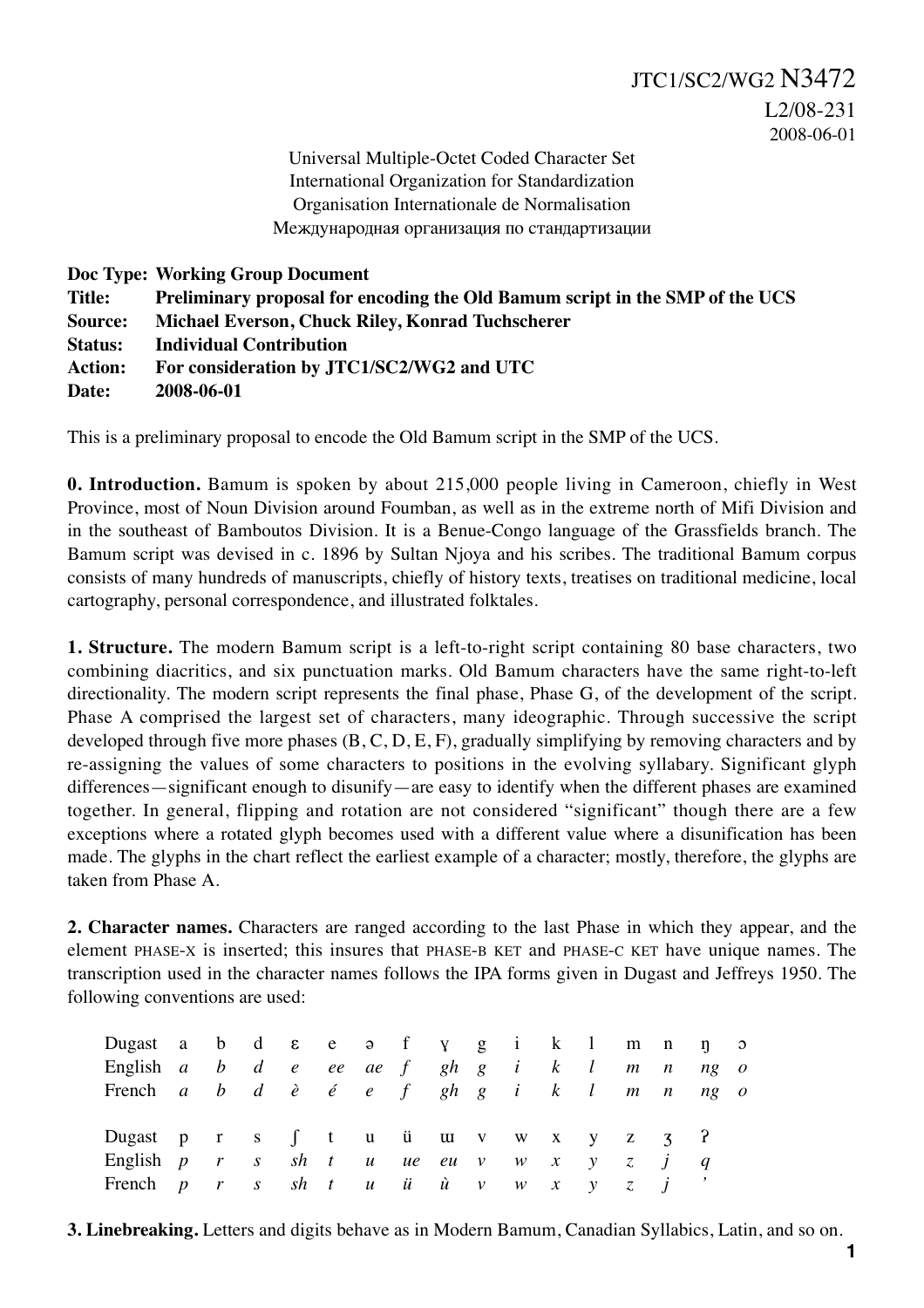**4. Collating order.** In this draft. the characters are ordered as they are in Dugast & Jeffreys 1950 (though divided amongst the six Phases A through F). Since the names of all of these characters can be represented now in the modern syllabary, experts in the user community will write out the names on that basis and they will be reorganized accordingly (still within the six Phases).

# **5. Unicode Character Properties.**

16800;BAMUM LETTER PHASE-A NGKUE MFON;Lo;0;L;;;;;N;;;;; .. 16A38;BAMUM LETTER PHASE-F VUEQ;Lo;0;L;;;;;;;;;;;;;

# **6. Bibliography.**

Dugast, J. & M. D. W. Jeffreys. 1950. *L'écriture des bamum: sa naissance, son evolution, sa valeur phonétique, son utilisation*. Mémoires de l'Institut Français d'Afrique Noire, Centre du Cameroun. Schmitt, Alfred. 1963. *Die Bamum-Schrift.* Band I: Text. Wiesbaden: Otto Harrassowitz.

# **7. Acknowledgements**

This project was made possible in part by invaluable support from the Bamum Scripts and Archives Project in the Palace of Bamum Kings, Foumban, Cameroon, as well as by support from HRAF, the Human Relations Area Files, Inc. at Yale University, New Haven. This project was made possible in part by a grant from the U.S. National Endowment for the Humanities, which funded the Universal Scripts Project (part of the Script Encoding Initiative at UC Berkeley).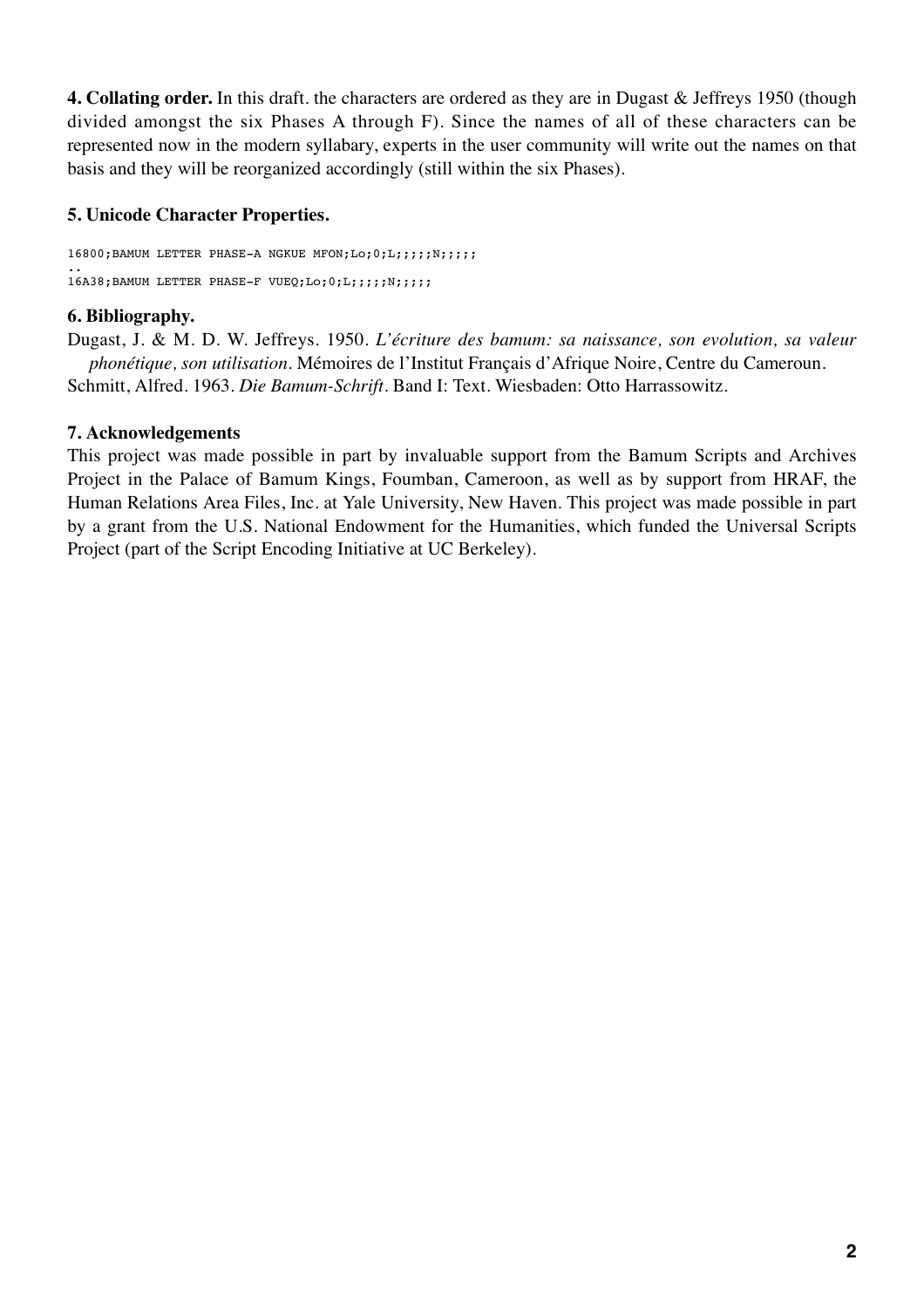#### **A. Administrative** 1. Title

Preliminary proposal for encoding the Old Bamum script in the SMP of the UCS

2. Requester's name

#### Michael Everson, Charles Riley, Konrad Tuchscherer

3. Requester type (Member body/Liaison/Individual contribution)

#### Individual contribution.

#### 4. Submission date

**2008-06-01**

5. Requester's reference (if applicable)

6. Choose one of the following:

6a. This is a complete proposal

**No.**

6b. More information will be provided later **Yes.**

# **B. Technical – General**

1. Choose one of the following:

1a. This proposal is for a new script (set of characters)

**Yes.**

1b. Proposed name of script

# **Ol d Bamum.**

1c. The proposal is for addition of character(s) to an existing block

**No.**

1d. Name of the existing block

2. Number of characters in proposal

#### **596.**

3. Proposed category (A-Contemporary; B.1-Specialized (small collection); B.2-Specialized (large collection); C-Major extinct; D-Attested extinct; E-Minor extinct; F-Archaic Hieroglyphic or Ideographic; G-Obscure or questionable usage symbols)

### Category B.2.

4a. Is a repertoire including character names provided?

**Yes.**

4b. If YES, are the names in accordance with the "character naming guidelines" in Annex L of P&P document? **Yes.**

4c. Are the character shapes attached in a legible form suitable for review?

**Yes.**

5a. Who will provide the appropriate computerized font (ordered preference: True Type, or PostScript format) for publishing the standard?

### Jason Glavy and Michael Everson.

5b. If available now, identify source(s) for the font (include address, e-mail, ftp-site, etc.) and indicate the tools used:

#### **Mi chael Ev ers o n, Fo nto g rapher.**

6a. Are references (to other character sets, dictionaries, descriptive texts etc.) provided?

**Yes.**

6b. Are published examples of use (such as samples from newspapers, magazines, or other sources) of proposed characters attached? **Yes.**

7. Does the proposal address other aspects of character data processing (if applicable) such as input, presentation, sorting, searching, indexing, transliteration etc. (if yes please enclose information)?

**Yes.**

8. Submitters are invited to provide any additional information about Properties of the proposed Character(s) or Script that will assist in correct understanding of and correct linguistic processing of the proposed character(s) or script. Examples of such properties are: Casing information, Numeric information, Currency information, Display behaviour information such as line breaks, widths etc., Combining behaviour, Spacing behaviour, Directional behaviour, Default Collation behaviour, relevance in Mark Up contexts, Compatibility equivalence and other Unicode normalization related information. See the Unicode standard at http://www.unicode.org for such information on other scripts. Also see Unicode Character Database http://www. unicode. org/Public/UNIDATA/ UnicodeCharacterDatabase.html and associated Unicode Technical Reports for information needed for consideration by the Unicode Technical Committee for inclusion in the Unicode Standard. **See above.**

# **C. Technical – Justification**

1. Has this proposal for addition of character(s) been submitted before? If YES, explain.

**No.**

2a. Has contact been made to members of the user community (for example: National Body, user groups of the script or characters, other experts, etc.)?

### **Yes.**

2b. If YES, with whom?

**Experts in Foumban, Cameroon.** 

2c. If YES, available relevant documents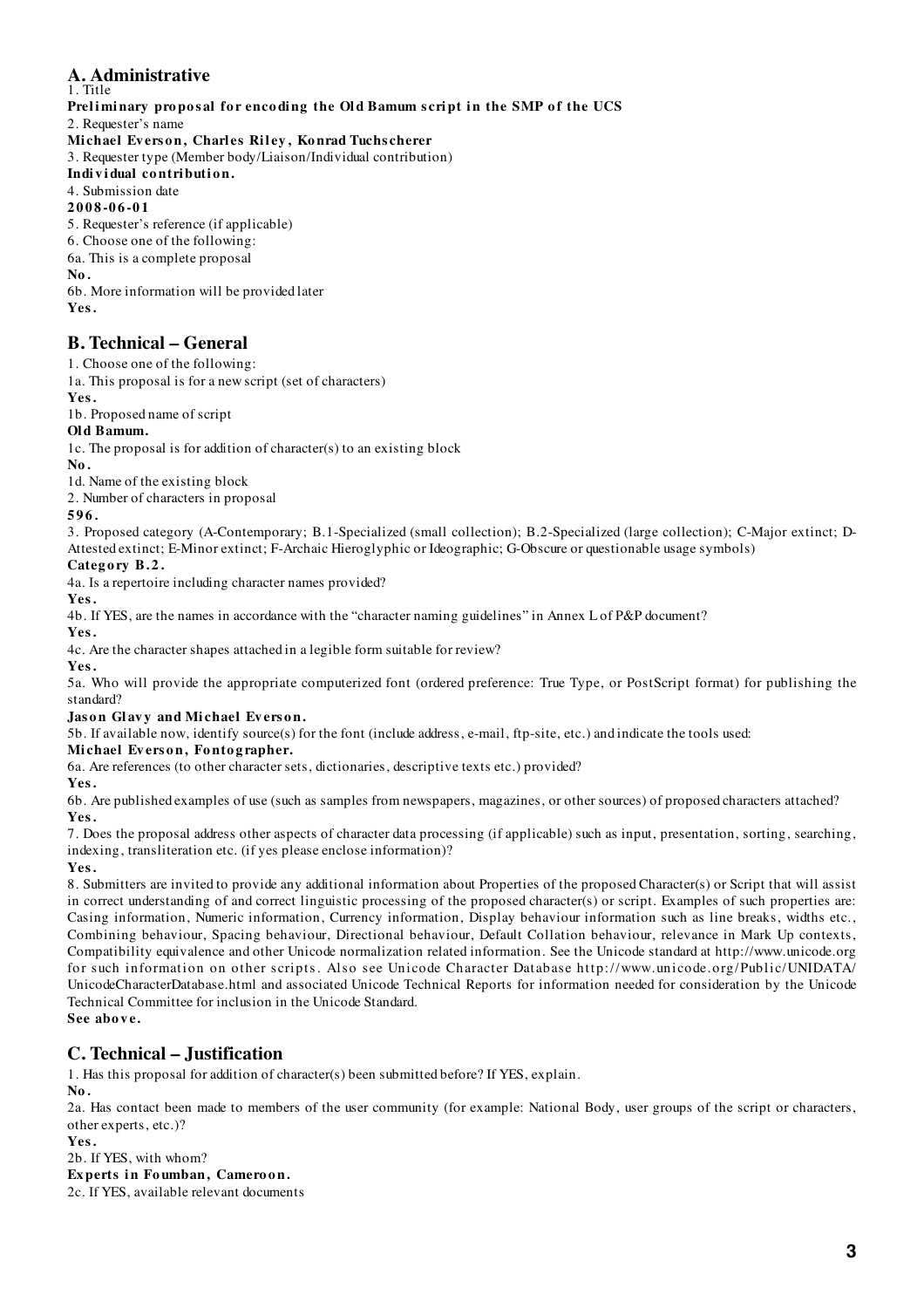3. Information on the user community for the proposed characters (for example: size, demographics, information technology use, or publishing use) is included?

#### People living in and near Foumban, Cameroon.

4a. The context of use for the proposed characters (type of use; common or rare)

#### **Rare.**

4b. Reference

5a. Are the proposed characters in current use by the user community?

**Yes.**

#### 5b. If YES, where?

#### In historical documents.

6a. After giving due considerations to the principles in the P&P document must the proposed characters be entirely in the BMP?

**No.**

6b. If YES, is a rationale provided?

### 6c. If YES, reference

7. Should the proposed characters be kept together in a contiguous range (rather than being scattered)?

**Yes.**

8a. Can any of the proposed characters be considered a presentation form of an existing character or character sequence?

#### **No.**

8b. If YES, is a rationale for its inclusion provided?

8c. If YES, reference

9a. Can any of the proposed characters be encoded using a composed character sequence of either existing characters or other proposed characters?

#### **No.**

9b. If YES, is a rationale for its inclusion provided?

### 9c. If YES, reference

10a. Can any of the proposed character(s) be considered to be similar (in appearance or function) to an existing character?

#### **Only superficially.**

10b. If YES, is a rationale for its inclusion provided?

10c. If YES, reference

11a. Does the proposal include use of combining characters and/or use of composite sequences (see clauses 4.12 and 4.14 in ISO/IEC 10646-1: 2000)?

#### **No.**

11b. If YES, is a rationale for such use provided?

#### 11c. If YES, reference

11d. Is a list of composite sequences and their corresponding glyph images (graphic symbols) provided?

**No.** 

11e. If YES, reference

12a. Does the proposal contain characters with any special properties such as control function or similar semantics?

**No.**

12b. If YES, describe in detail (include attachment if necessary)

13a. Does the proposal contain any Ideographic compatibility character(s)?

**No.**

13b. If YES, is the equivalent corresponding unified ideographic character(s) identified?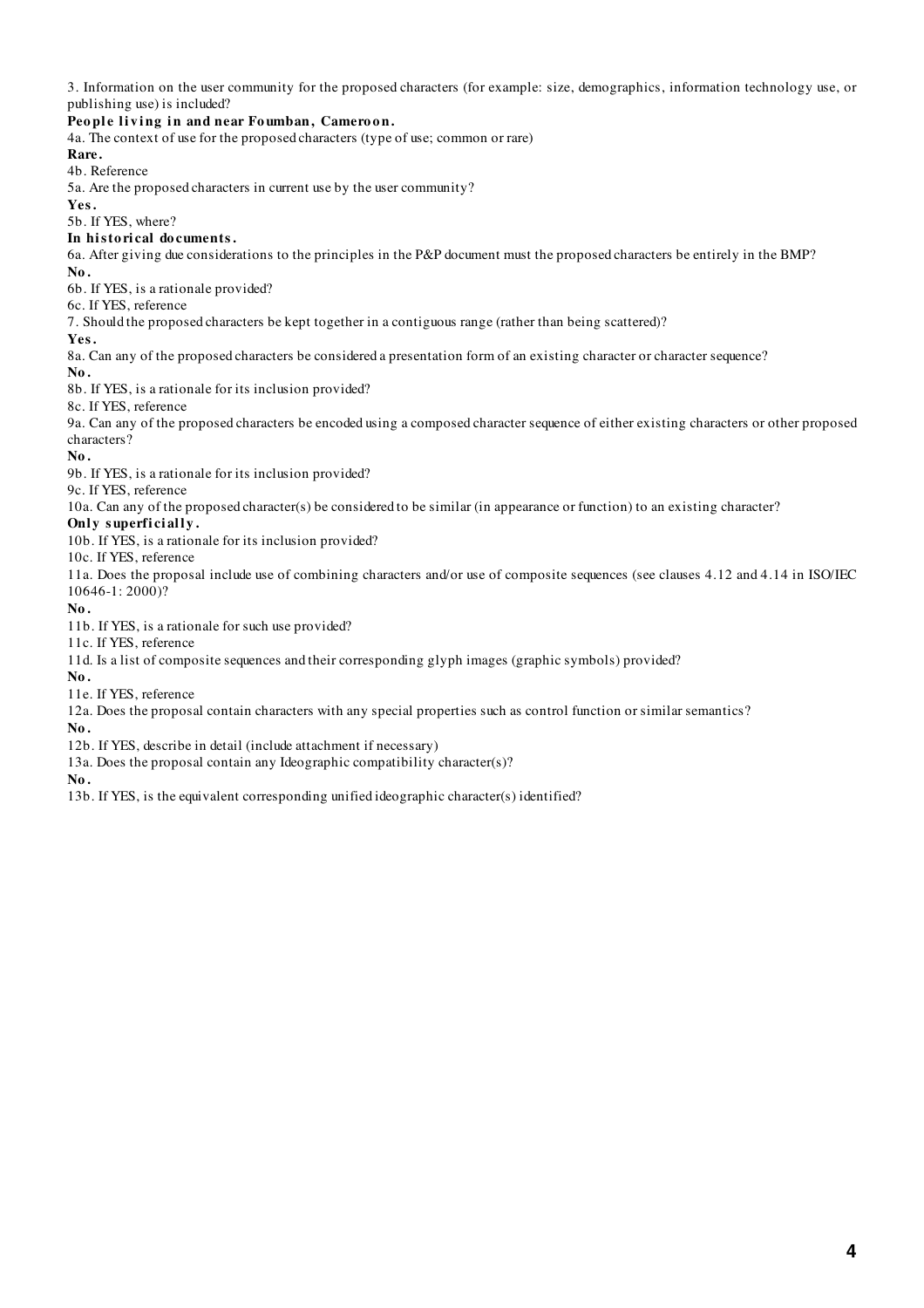|                | 1680                                                                                                                                                                          | 1681                                                                                                             | 1682                   | 1683                        | 1684                 | 1685                        | 1686                                                | 1687                           | 1688                                           | 1689                                           | 168A                        | 168B                      |
|----------------|-------------------------------------------------------------------------------------------------------------------------------------------------------------------------------|------------------------------------------------------------------------------------------------------------------|------------------------|-----------------------------|----------------------|-----------------------------|-----------------------------------------------------|--------------------------------|------------------------------------------------|------------------------------------------------|-----------------------------|---------------------------|
| 0              | 16800                                                                                                                                                                         | $\bm{\sigma}$<br>16810                                                                                           | -818<br>16820          | 絫<br>16830                  | ℞୷<br>16840          | ලි<br>16850                 | 飞<br>R<br>16860                                     | Ş<br>16870                     | မြှ<br>16880                                   | 珱<br>16890                                     | 金<br>168A0                  | 168B0                     |
| 1              | €<br>16801                                                                                                                                                                    | αp<br>16811                                                                                                      | $\mathbf{f}$<br>16821  | p<br>16831                  | 16841                | <b>}}</b><br>2<br>16851     | 16861                                               | $\mathbf{\hat{\Phi}}$<br>16871 | <b>de:1</b><br>16881                           | 16891                                          | $\mathbf{P}$<br>168A1       | 匡<br>168B1                |
| $\overline{2}$ | $\mathfrak{D}% _{A_{1},A_{2}}^{(n)}(\theta)=\left( \begin{array}{cc} 1 & \mathbf{1}\\ \mathbf{1} & \mathbf{1}\\ \mathbf{1} & \mathbf{1}\end{array}\right) ^{\prime}$<br>16802 | ŒΣ<br>16812                                                                                                      | Ε<br>16822             | ℌ<br>16832                  | ∕₹<br>16842          | 빡<br><u>uu juv</u><br>16852 | 16862                                               | 全<br>16872                     | 銭<br>16882                                     | ▦<br>16892                                     | 坙<br>168A2                  | ≹<br>168B2                |
| 3              | \$.<br>16803                                                                                                                                                                  | $\frac{1}{2}$<br>16813                                                                                           | Ĭ<br>16823             | Δ<br>ଥିତ<br>16833           | लैल<br>16843         | ₲<br>16853                  | 16863                                               | 科<br>16873                     | र्कू $\frac{\alpha^{\prime}}{\alpha}$<br>16883 | $\frac{1}{2}$<br>16893                         | <b>SR</b><br>168A3          | ≸<br>168B3                |
| 4              | 16804                                                                                                                                                                         | $\mathbb{E}$<br>16814                                                                                            | 聁<br>16824             | $\pmb{\varphi}$<br>16834    | Ļρ<br>ග<br>16844     | 16854                       | 壨<br>16864                                          | 骃<br>16874                     | ⊛<br>16884                                     | 鑫<br>16894                                     | <b>R</b><br>168A4           | န္မွ<br>168B4             |
| 5              | 16805                                                                                                                                                                         | \$<br>16815                                                                                                      | 16825                  | ♯<br>16835                  | 头头<br>16845          | 16855                       | ₫<br>16865                                          | 鬨<br>16875                     | ****<br>16885                                  | $\bullet$<br>16895                             | お<br>168A5                  | $\blacklozenge$<br>168B5  |
| 6              | 您<br>16806                                                                                                                                                                    | у.<br>К<br>16816                                                                                                 | Ö<br>16826             | ざ<br>16836                  | 4<br>16846           | 里<br>16856                  | 16866                                               | 16876                          | අ<br>16886                                     | ₩<br>16896                                     | ¥<br>168A6                  | ለነ<br>168B6               |
| 7              | ₩<br>16807                                                                                                                                                                    | $\mathfrak{D}% _{T}=\mathfrak{D}_{T}\!\left( a,b\right) ,\ \mathfrak{D}_{T}=C_{T}\!\left( a,b\right) ,$<br>16817 | ╬<br>16827             | $\frac{1}{\gamma}$<br>16837 | T<br>16847           | ಲ್ಪಾ<br>ಅವಿ<br>16857        | RE<br>16867                                         | 16877                          | 16887                                          | **<br>16897                                    | 168A7                       | ${\mathfrak{R}}$<br>168B7 |
| 8              | g<br>23<br>16808                                                                                                                                                              | งั<br>16818                                                                                                      | 16828                  | <b>HLH</b><br>16838         | $\bigoplus$<br>16848 | <u>(प्रेष</u><br>16858      | $\left(\!\!\left.\phi\!\right)\!\!\right)$<br>16868 | 16878                          | Ÿ<br>16888                                     | 16898                                          | $\pmb{\mathbb{Q}}$<br>168A8 | <b>STARS</b><br>168B8     |
| 9              | T<br>16809                                                                                                                                                                    | \$<br>16819                                                                                                      | 16829                  | 16839                       | 1<br>16849           | 16859                       | 16869                                               | 16879                          | 16889                                          | $\bullet$<br>16899                             | 168A9                       | 168B9                     |
| A              | <u> H</u><br>1680A                                                                                                                                                            | Ъ<br>1681A                                                                                                       | 1682A                  | 1683A                       | ざん<br>1684A          | 凃<br>1685A                  | Å<br>1686A                                          | ۰<br>1687A                     | 1688A                                          | ю.<br>1689A                                    | 囡<br>168AA                  | 168BA                     |
| B              | ⋩<br>1680B                                                                                                                                                                    | 7<br>1681B                                                                                                       | 圉<br>1682B             | 発<br>1683B                  | $\subset$<br>1684B   | 1685B                       | S<br>1686B                                          | $\vdots$<br>1687B              | प्रदेश<br>पुरुष<br>1688B                       | $\stackrel{\leftrightarrow}{\propto}$<br>1689B | ▒<br>168AB                  | 168BB                     |
| $\mathbf C$    | <u>ନ୍ଦୁ</u><br>1680C                                                                                                                                                          | D<br>1681C                                                                                                       | ≴<br>1682C             | সৃ<br>1683C                 | 凸<br>1684C           | ভ<br>1685C                  | М<br>1686C                                          | ░<br>1687C                     | န္တစ္တာ<br>1688C                               | গ<br>1689C                                     | ≸[ै<br>168AC                | Д<br>168BC                |
| D              | E<br>1680D                                                                                                                                                                    | Ѫ<br>1681D                                                                                                       | ヸ<br>1682D             | ◑<br>1683D                  | 1684D                | ℛ<br>1685D                  | Ж<br>1686D                                          | 栄<br>1687D                     | 奙<br>1688D                                     | 看<br>1689D                                     | 168AD                       | 郎<br>168BD                |
| E              | ł<br>1680E                                                                                                                                                                    | ௹<br>1681E                                                                                                       | $\mathcal{X}$<br>1682E | 卄<br>1683E                  | ట్ట్రీ<br>1684E      | ≮⊁<br>1685E                 | $\uparrow$<br>1686E                                 | ЯK<br>1687E                    | 1688E                                          | $\frac{1}{2}$<br>1689E                         | 亲<br>168AE                  | ₩<br>168BE                |
| F              | ್ಡಾ<br>1680F                                                                                                                                                                  | A)<br>1681F                                                                                                      | ௺<br>1682F             | 1683F                       | ť<br>1684F           | 嵰<br>1685F                  | 扂<br>1686F                                          | 术<br>1687F                     | <u>ඉ</u><br>1688F                              | ∓<br>1689F                                     | ₿<br>168AF                  | 168BF                     |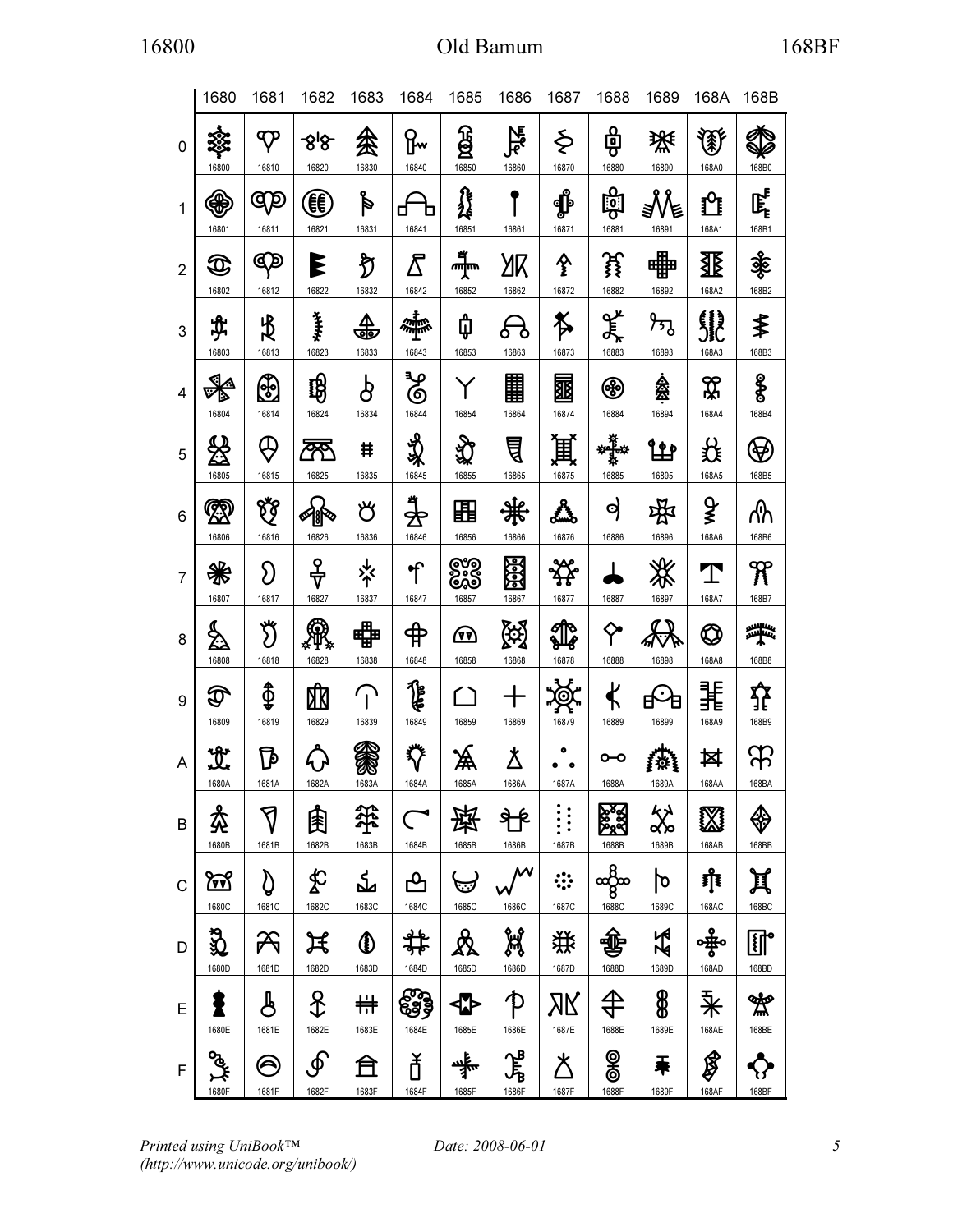|                | 168C                              | 168D              | 168E             | 168F                             | 1690                           | 1691                            | 1692                          | 1693                    | 1694                    | 1695                   | 1696                                 | 1697                               |
|----------------|-----------------------------------|-------------------|------------------|----------------------------------|--------------------------------|---------------------------------|-------------------------------|-------------------------|-------------------------|------------------------|--------------------------------------|------------------------------------|
| 0              | 窝<br>168C0                        | <b>R</b><br>168D0 | ◎<br>168E0       | ふ<br>168F0                       | ₫<br>16900                     | $\cancel{\ast}$<br>16910        | 16920                         | $\pmb{\nabla}$<br>16930 | 16940                   | $\Im$<br>16950         | 16960                                | $\mathfrak F$<br>16970             |
| 1              | 医血<br>168C1                       | 8<br>168D1        | ≹<br>168E1       | ♨<br>168F1                       | ∯<br>16901                     | $\mathcal{S}(\cdot)$<br>16911   | ᡩ᠇ᡟᢅᡙ<br>16921                | ႞<br>16931              | П<br>16941              | Ê<br>16951             | ⋒<br>⋓<br>16961                      | 16971                              |
| $\overline{2}$ | が<br>168C2                        | ှု<br>168D2       | ෂ්<br>168E2      | ၺႍ<br>168F2                      | Δ<br>16902                     | 悲<br>16912                      | Ē.<br>16922                   | <b>冬</b><br>16932       | $\mathfrak{S}$<br>16942 | 出<br>16952             | 了<br>司<br>16962                      | ሦ<br>16972                         |
| 3              | 168C3                             | ₩<br>168D3        | Ο<br>168E3       | 8<br>168F3                       | J<br>16903                     | ゾイ<br>16913                     | ⊕<br>16923                    | 16933                   | 16943                   | 16953                  | ႙<br>16963                           | ᢤ<br>16973                         |
| 4              | Ħ<br>168C4                        | 168D4             | め<br>168E4       | ఘ<br>168F4                       | 16904                          | $\mathbf{\widehat{E}}$<br>16914 | 淾<br>16924                    | $\delta$<br>16934       | $\boxtimes$<br>16944    | 16954                  | ᡩᡃ<br>16964                          | $\breve{\mathbf{\Sigma}}$<br>16974 |
| 5              | ≬<br>168C5                        | 斑<br>168D5        | க்<br>168E5      | ❀<br>168F5                       | $\vdots$<br>16905              | Å<br>16915                      | φ<br>16925                    | 16935                   | mm<br>16945             | €Э<br>16955            | $\mathsf{L}^\mathsf{\odot}$<br>16965 | 16975                              |
| 6              | <del>≪</del><br>目<br><b>168C6</b> | ੶<br>168D6        | ఞ<br>168E6       | ∯<br>168F6                       | O<br>16906                     | 焱<br>16916                      | $\bullet$<br>16926            | 16936                   | $\frac{1}{1}$<br>16946  | 羾<br>16956             | w<br>16966                           | න්<br>16976                        |
| $\overline{7}$ | 168C7                             | m<br>168D7        | Å<br>168E7       | Æ<br>168F7                       | 16907                          | $\mathbf{r}^{\circ}$<br>16917   | ╬<br>16927                    | சி<br>16937             | ᠲ<br>16947              | Ж<br>16957             | Ÿ<br>16967                           | 16977                              |
| 8              | $x^{\ast}$<br><b>168C8</b>        | 168D8             | ⊕<br>168E8       | ع<br>ح<br>168F8                  | 965<br>16908                   | ণি<br>16918                     | 鼑<br>16928                    | ≵<br>16938              | €<br>16948              | 癷<br>16958             | $\vartheta$<br>16968                 | 16978                              |
| 9              | ጨ<br><b>168C9</b>                 | 回<br>168D9        | g<br>Pa<br>168E9 | رهمنگ<br>168F9                   | 菜<br>16909                     | ⅏<br>16919                      | δ<br>16929                    | 16939                   | <b>》</b><br>16949       | $\bigoplus$<br>16959   | $\varsigma$<br>16969                 | 16979                              |
| A              | 168CA                             | 2<br>168DA        | 陶<br>168EA       | त्रै<br>168FA                    | $\mathbb Q$<br>1690A           | 1691A                           | $\mathbf{F}$<br>1692A         | $\boxtimes$<br>1693A    | 1694A                   | ᡦ<br>1695A             | <u>යි</u><br>1696A                   | 1697A                              |
| B              | 嚎<br>168CB                        | <u>ቶ</u><br>168DB | \$<br>168EB      | $\mu$<br>168FB                   | $\curvearrowright$<br>1690B    | ℀<br>1691B                      | 灣<br>1692B                    | $\mathcal{F}$<br>1693B  | ዹ்<br>1694B             | 个<br>1695B             | ¥<br>1696B                           | $\bm{\texttt{+}}$<br>1697B         |
| $\mathbf C$    | $\rightarrow$<br><b>168CC</b>     | 紭<br>贤<br>168DC   | $\beta$<br>168EC | Ф.<br>168FC                      | $\cancel{\mathbb{X}}$<br>1690C | $\dot{\Phi}$<br>1691C           | X<br>1692C                    | 8<br>1693C              | رطسا<br>1694C           | 必<br>1695C             | 艹<br>1696C                           | 彳<br>1697C                         |
| D              | $\boxed{\text{min}}$<br>168CD     | 昺<br>168DD        | 眞<br>168ED       | <del>जी</del> ले<br>जून<br>168FD | 1690D                          | අ්<br>1691D                     | 了<br>全<br>1692D               | 1693D                   | 会<br>1694D              | $\mathbb{Z}$<br>1695D  | $\Box$<br>1696D                      | R<br>1697D                         |
| $\mathsf E$    | $\boxtimes$<br>168CE              | 168DE             | 电<br>168EE       | $\mathbf{\hat{\theta}}$<br>168FE | ∰<br>1690E                     | ⊕<br>1691E                      | Ж<br>1692E                    | P<br>1693E              | 劵<br>1694E              | 1695E                  | $\boldsymbol{\mathsf{K}}$<br>1696E   | ؋<br>1697E                         |
| $\mathsf{F}$   | $\hat{\mathcal{S}}$<br>168CF      | 168DF             | Ø<br>168EF       | ℥<br>168FF                       | ჯ<br>1690F                     | $\mathcal{R}$<br>1691F          | $\oint_{\mathbf{R}}$<br>1692F | ക്രീ<br>1693F           | 1694F                   | $\frac{2}{3}$<br>1695F | $\bm{\mathcal{N}}$<br>1696F          | ᠊ᡒ<br>1697F                        |

Printed using UniBook™ (http://www.unicode.org/unibook/)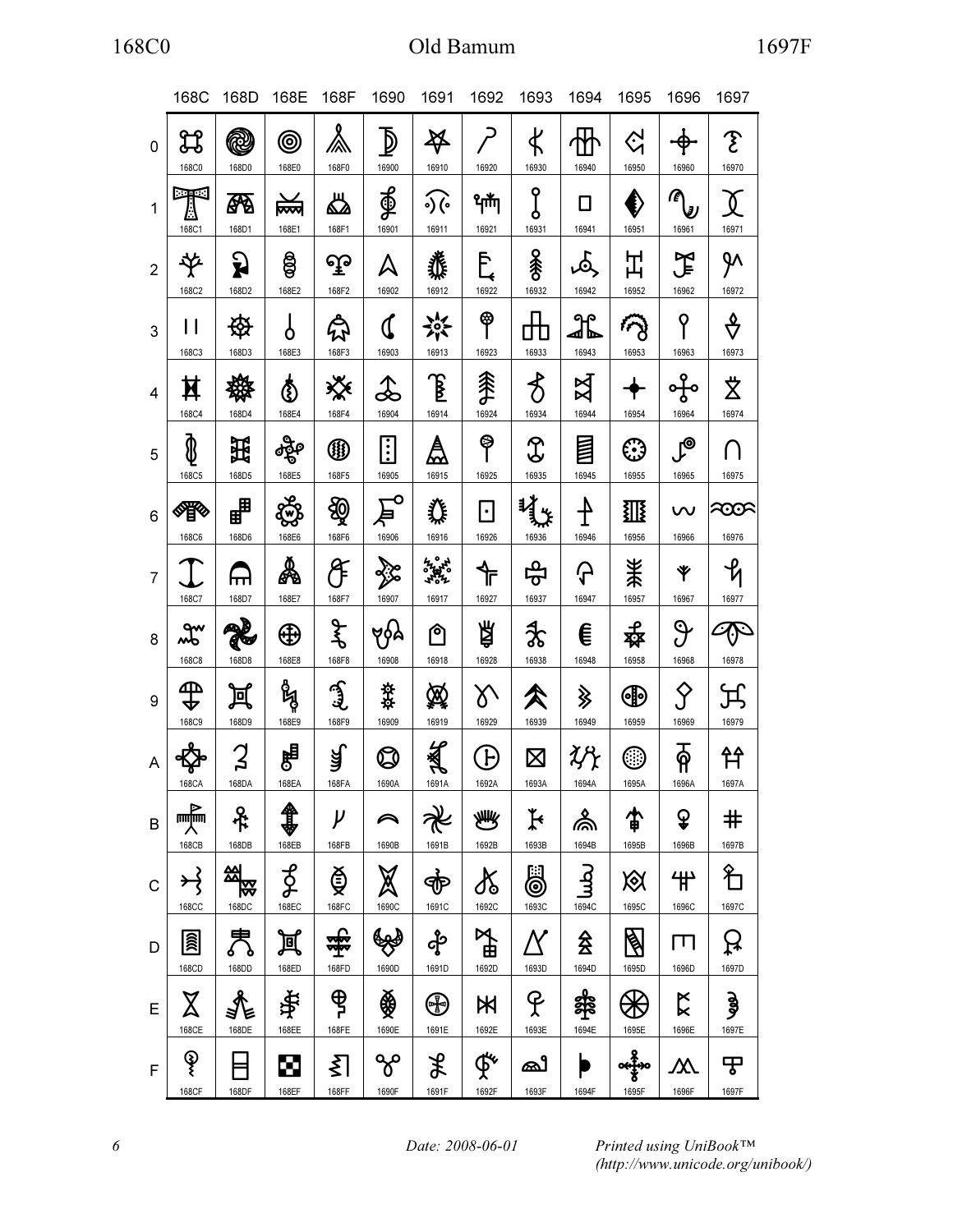|                | 1698                                                                                                                                                                     | 1699                        | 169A                              | 169B                               | 169C                             | 169D                      | 169E                | 169F                            | 16A0                         | 16A1                        | 16A2                             | 16A3                             |
|----------------|--------------------------------------------------------------------------------------------------------------------------------------------------------------------------|-----------------------------|-----------------------------------|------------------------------------|----------------------------------|---------------------------|---------------------|---------------------------------|------------------------------|-----------------------------|----------------------------------|----------------------------------|
| $\mathbf{0}$   | Σ<br>16980                                                                                                                                                               | 노<br>16990                  | 山<br>169A0                        | $\mathfrak{F}$<br>169B0            | ႖ၟ<br>169C0                      | ఞ<br>169D0                | Σ<br>169E0          | $\boldsymbol{\hat{y}}$<br>169F0 | ᇬ<br>16A00                   | Ÿ<br>16A10                  | $\bullet$<br>16A20               | $\overline{\mathbf{r}}$<br>16A30 |
| $\mathbf{1}$   | ఞ<br>16981                                                                                                                                                               | X<br>16991                  | $\mathbb T$<br>169A1              | $\mathfrak{h}$<br>169B1            | 9<br>169C1                       | ආ<br>169D1                | ക<br>169E1          | ႙<br>169F1                      | $\partial\!\!\!\!R$<br>16A01 | 16A11                       | Χ<br>16A21                       | ┡<br>16A31                       |
| $\overline{2}$ | $\mathfrak{F}% _{T}=\mathfrak{F}_{T}\!\left( a,b\right) ,\ \mathfrak{F}_{T}=C_{T}\!\left( a,b\right) ,\ \mathfrak{F}_{T}=\mathfrak{F}_{T}\!\left( a,b\right) ,$<br>16982 | 16992                       | 全<br>169A2                        | ⅍<br>169B2                         | 우<br>169C2                       | ざ<br>169D2                | ДŶ<br>169E2         | ఞ<br>169F2                      | ৭<br>16A02                   | NH<br>16A12                 | ι€،<br>16A22                     | $\sqrt{h}$<br>16A32              |
| $\mathfrak{S}$ | 16983                                                                                                                                                                    | $\bm{\mathcal{T}}$<br>16993 | 169A3                             | र्दू<br>169B3                      | o<br>169C3                       | $\mathbb X$<br>169D3      | $\partial$<br>169E3 | 】<br>169F3                      | ʹͰ<br>16A03                  | பி<br>16A13                 | 8<br>16A23                       | <u>ငှ</u><br>16A33               |
| $\overline{4}$ | 耆<br>16984                                                                                                                                                               | 숓<br>16994                  | 169A4                             | نى<br>169B4                        | $\mathcal{\mathcal{X}}$<br>169C4 | 书<br>169D4                | 个<br>169E4          | ᡰᡃ<br>169F4                     | ŧ<br>16A04                   | 卄<br>16A14                  | 个<br>16A24                       | 3,<br>16A34                      |
| 5              | န္<br>16985                                                                                                                                                              | ¥¥<br>16995                 | ၛၖ<br>169A5                       | ╽<br>169B5                         | ÆА<br>169C5                      | $\mathbb{H}$<br>169D5     | A<br>169E5          | $\bigoplus$<br>169F5            | R<br>16A05                   | $\mathord{\wedge}$<br>16A15 | 16A25                            | ₿<br>16A35                       |
| 6              | ბბ<br>16986                                                                                                                                                              | ર્ટ્ડ<br>16996              | $\overline{\mathcal{H}}$<br>169A6 | 山<br>169B6                         | $\tilde{\mathcal{X}}$<br>169C6   | þ<br>169D6                | 哭<br>169E6          | ႜႜ <sup>ၣ</sup><br>169F6        | ያ<br>ኢ<br>16A06              | ழ<br>16A16                  | $\left( \ \right)$<br>16A26      | $\bm{\lambda}$<br>16A36          |
| $\overline{7}$ | Ωľ<br>16987                                                                                                                                                              | 中<br>16997                  | 8<br>169A7                        | ᡩ<br>169B7                         | ${\mathcal{J}}$<br>169C7         | ஆ<br>169D7                | ႃၐ<br>169E7         | 169F7                           | ငို<br>16A07                 | $\mathbf{F}$<br>16A17       | ਰੀ<br>16A27                      | δ<br>16A37                       |
| 8              | $\varnothing$<br>16988                                                                                                                                                   | ☎<br>$\bullet$<br>16998     | $\delta$<br>169A8                 | $\odot$<br>169B8                   | น<br>169C8                       | 169D8                     | ▲<br>169E8          | $\Phi$<br>169F8                 | þ<br>16A08                   | ፟፟፟<br>16A18                | Ę<br>16A28                       | Ł<br>16A38                       |
| 9              | r<br>16989                                                                                                                                                               | Х<br>16999                  | 8<br>169A9                        | ම<br>169B9                         | YY<br>169C9                      | ₹<br>169D9                | <b>ozo</b><br>169E9 | 169F9                           | 16A09                        | h<br>16A19                  | $\overline{\mathsf{F}}$<br>16A29 |                                  |
| A              | ⊙<br>⊙<br>1698A                                                                                                                                                          | も<br>1699A                  | $\bm{\mathsf{K}}$<br>169AA        | <u>கி</u><br>169BA                 | φģ<br>169CA                      | ⊕<br>169DA                | 3<br>169EA          | $\mathfrak b$<br>169FA          | 兯<br>16A0A                   | \$<br>16A1A                 | $\mathcal{C}$<br>16A2A           |                                  |
| B              | ၜၟ<br>1698B                                                                                                                                                              | θ<br>1699B                  | 才<br>169AB                        | $\boldsymbol{\hat{\Phi}}$<br>169BB | O<br>169CB                       | $\triangleright$<br>169DB | A<br>169EB          | 8 <sup>o</sup><br>169FB         | ဂြ<br>16A0B                  | ٩<br>16A1B                  | 4<br>16A2B                       |                                  |
| $\mathsf C$    | К<br>1698C                                                                                                                                                               | 父<br>1699C                  | $\mathbf{S}$<br>169AC             | V<br>169BC                         | ್ಕಾ<br><b>169CC</b>              | ⚠<br>169DC                | \$<br>169EC         | ¥ٍ<br>169FC                     | 书<br>16A0C                   | $\mathsf{P}$<br>16A1C       | 16A2C                            |                                  |
| D              | ပ္ပါ<br>1698D                                                                                                                                                            | $\downarrow$<br>1699D       | ぱ<br>169AD                        | $\cancel{\mathfrak{P}}$<br>169BD   | $\mathcal{Q}$<br>169CD           | 図<br>169DD                | ਜੂ<br>169ED         | $\frac{1}{2}$<br>169FD          | $\sqrt{\mathsf{R}}$<br>16A0D | 、戶<br>16A1D                 | <u>&amp;</u><br>16A2D            |                                  |
| E              | P<br>1698E                                                                                                                                                               | $\frac{1}{2}$<br>1699E      | ]ላ<br>ካ<br>169AE                  | $\frac{1}{2}$<br>169BE             | 图<br>169CE                       | ┿<br>169DE                | ซ่<br>169EE         | 8<br>169FE                      | $\triangleright$<br>16A0E    | 纵冷<br>16A1E                 | ර්<br>16A2E                      |                                  |
| F.             | $\bigoplus$<br>1698F                                                                                                                                                     | $\Im$<br>1699F              | 169AF                             | ĽЦ<br>169BF                        | र्ि<br>169CF                     | စွဲ<br>169DF              | M<br>169EF          | ٩ę<br>169FF                     | H<br>16A0F                   | H1<br>16A1F                 | $\bm{\gamma}$<br>16A2F           |                                  |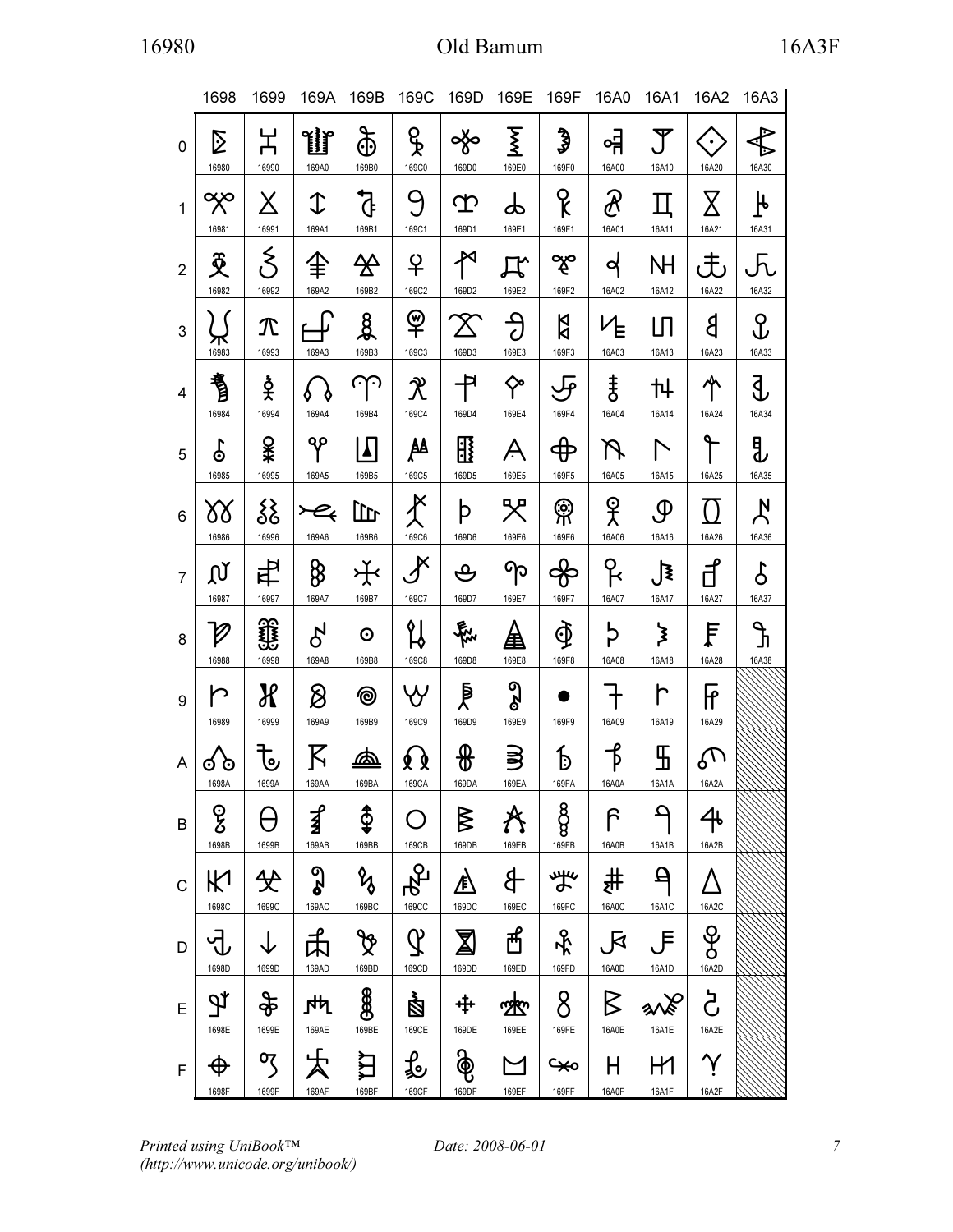|       |                | Characters found through Phase A                    | 168        |
|-------|----------------|-----------------------------------------------------|------------|
| 16800 | ✿              | <b>BAMUM LETTER PHASE-A NGKUE MFON</b>              | 168        |
| 16801 | ❀              | BAMUM LETTER PHASE-A GBIEE FON                      | 168        |
| 16802 | $\mathfrak{D}$ | <b>BAMUM LETTER PHASE-A PON MFON</b><br>PIPAEMGBIEE | 168        |
| 16803 | \$.            | <b>BAMUM LETTER PHASE-A PON MFON</b><br>PIPAEMBA    | 168<br>168 |
| 16804 | ₩              | <b>BAMUM LETTER PHASE-A NAA MFON</b>                | 168        |
| 16805 | 쓢              | <b>BAMUM LETTER PHASE-A SHUENSHUET</b>              | 168        |
| 16806 | ☎              | <b>BAMUM LETTER PHASE-A TITA MFON</b>               | 168        |
| 16807 | ₩              | BAMUM LETTER PHASE-A NZA MFON                       | 168        |
| 16808 | మ్             | BAMUM LETTER PHASE-A SHINDA PA NJI                  | 168        |
| 16809 | T              | BAMUM LETTER PHASE-A PON PA NJI<br>PIPAEMGBIEE      | 168<br>168 |
| 1680A | Û.             | BAMUM LETTER PHASE-A PON PA NJI<br>PIPAEMBA         | 168        |
| 1680B | 本              | BAMUM LETTER PHASE-A MAEMBGBIEE                     | 168        |
| 1680C | ₩              | BAMUM LETTER PHASE-A TU MAEMBA                      |            |
| 1680D | d              | <b>BAMUM LETTER PHASE-A NGANGU</b>                  | 168        |
| 1680E | ł              | <b>BAMUM LETTER PHASE-A MAEMVEUX</b>                | 168        |
| 1680F | L              | <b>BAMUM LETTER PHASE-A MANSUAE</b>                 | 168        |
| 16810 | ᢦ              | <b>BAMUM LETTER PHASE-A</b>                         | 168        |
|       |                | MVEUAENGAM                                          | 168<br>168 |
| 16811 | ඥා             | <b>BAMUM LETTER PHASE-A SEUNYAM</b>                 |            |
| 16812 | Ф              | BAMUM LETTER PHASE-A NTOQPEN                        | 168        |
| 16813 | ₩,             | <b>BAMUM LETTER PHASE-A KEUKEUTNDA</b>              | 168        |
| 16814 | ⊕              | <b>BAMUM LETTER PHASE-A NKINDI</b>                  | 168        |
| 16815 | Q              | <b>BAMUM LETTER PHASE-A SUU</b>                     | 168        |
| 16816 | Ÿ              | <b>BAMUM LETTER PHASE-A NGKUENZEUM</b>              | 168        |
| 16817 | δ              | <b>BAMUM LETTER PHASE-A LAPAO</b>                   | 168<br>168 |
| 16818 | งั             | <b>BAMUM LETTER PHASE-A LET KUT</b>                 |            |
| 16819 | ₿              | BAMUM LETTER PHASE-A NTAP MFAA                      | 168<br>168 |
| 1681A | ወ              | <b>BAMUM LETTER PHASE-A MAEKEUP</b>                 | 168        |
| 1681B | 7              | <b>BAMUM LETTER PHASE-A PASHAE</b>                  | 168        |
| 1681C | D              | <b>BAMUM LETTER PHASE-A GHEUAERAE</b>               | 168        |
| 1681D | ℛ              | <b>BAMUM LETTER PHASE-A PAMSHAE</b>                 | 168        |
| 1681E | ჭ              | <b>BAMUM LETTER PHASE-A MON</b><br><b>NGGEUAET</b>  | 168        |
| 1681F | ⊝              | <b>BAMUM LETTER PHASE-A NZUN MEUT</b>               | 168        |
| 16820 | -818-          | BAMUM LETTER PHASE-A U YUQ NAE                      | Cł         |
| 16821 | (€€            | <b>BAMUM LETTER PHASE-A</b><br><b>GHEUAEGHEUAE</b>  | 168        |
| 16822 | Е              | BAMUM LETTER PHASE-A NTAP NTAA                      | 168        |
| 16823 | į              | <b>BAMUM LETTER PHASE-A SISA</b>                    | 168        |
| 16824 | 鸣              | <b>BAMUM LETTER PHASE-A MGBASA</b>                  | 168        |
| 16825 |                | <b>PR BAMUM LETTER PHASE-A</b><br>MEUNJOMNDEUQ      | 168        |
| 16826 | ⋘              | <b>BAMUM LETTER PHASE-A MOOMPUQ</b>                 | 168        |
| 16827 | ቶ              | <b>BAMUM LETTER PHASE-A KAFA</b>                    | 168        |
| 16828 | ℛ              | BAMUM LETTER PHASE-A PA LEERAEWA                    | 168        |
| 16829 | Иħ             | <b>BAMUM LETTER PHASE-A NDA</b><br>LEERAEWA         | 168        |
| 1682A | ♦              | <b>BAMUM LETTER PHASE-A PET</b>                     | 168        |
| 1682B | 圉              | BAMUM LETTER PHASE-A MAEMKPEN                       | 168        |
| 1682C | ۶              | <b>BAMUM LETTER PHASE-A NIKA</b>                    | 168        |
| 1682D | ਖ਼             | <b>BAMUM LETTER PHASE-A PUP</b>                     | 168        |
| 1682E | f              | <b>BAMUM LETTER PHASE-A TUAEP</b>                   |            |
| 1682F | ∮              | <b>BAMUM LETTER PHASE-A LUAEP</b>                   | 168        |
| 16830 | 絫              | <b>BAMUM LETTER PHASE-A SONJAM</b>                  | 168        |
| 16831 | Å              | <b>BAMUM LETTER PHASE-A TEUTEUWEN</b>               | 168        |
| 16832 | Ð              | <b>BAMUM LETTER PHASE-A MAENYI</b>                  |            |
|       |                |                                                     | 168        |

| 16833 | ♣              | <b>BAMUM LETTER PHASE-A KET</b>                    |
|-------|----------------|----------------------------------------------------|
| 16834 | þ              | <b>BAMUM LETTER PHASE-A</b>                        |
|       |                | NDAANGGEUAET                                       |
| 16835 | #              | <b>BAMUM LETTER PHASE-A KUOQ</b>                   |
| 16836 | ෪              | <b>BAMUM LETTER PHASE-A MOOMEUT</b>                |
| 16837 | ∗              | <b>BAMUM LETTER PHASE-A SHUM</b>                   |
| 16838 | ⊕              | <b>BAMUM LETTER PHASE-A LOMMAE</b>                 |
| 16839 | T              | <b>BAMUM LETTER PHASE-A FIRI</b>                   |
| 1683A | 2              | <b>BAMUM LETTER PHASE-A ROM</b>                    |
| 1683B | 発              | <b>BAMUM LETTER PHASE-A KPOQ</b>                   |
| 1683C | ઽ              | <b>BAMUM LETTER PHASE-A SOQ</b>                    |
| 1683D | ◑              | <b>BAMUM LETTER PHASE-A MAP PIEET</b>              |
| 1683E | ₩              | <b>BAMUM LETTER PHASE-A SHIRAE</b>                 |
| 1683F | 贠              | <b>BAMUM LETTER PHASE-A NTAP</b>                   |
| 16840 | ዀ              | BAMUM LETTER PHASE-A SHOQ NSHUT<br>YUM             |
| 16841 |                | A BAMUM LETTER PHASE-A NYIT                        |
|       |                | MONGKEUAEQ                                         |
| 16842 | Δ              | <b>BAMUM LETTER PHASE-A PAARAE</b>                 |
| 16843 | 梺              | <b>BAMUM LETTER PHASE-A NKAARAE</b>                |
| 16844 | န              | <b>BAMUM LETTER PHASE-A UNKNOWN</b>                |
| 16845 | 【              | <b>BAMUM LETTER PHASE-A NGGEN</b>                  |
| 16846 | $\mathtt{\AA}$ | <b>BAMUM LETTER PHASE-A MAESI</b>                  |
| 16847 | T              | <b>BAMUM LETTER PHASE-A NJAM</b>                   |
| 16848 | ∯              | <b>BAMUM LETTER PHASE-A MBANYI</b>                 |
| 16849 | I              | <b>BAMUM LETTER PHASE-A NYET</b>                   |
| 1684A | Ŷ              | <b>BAMUM LETTER PHASE-A TEUAEN</b>                 |
| 1684B | $\mathsf{C}$   | <b>BAMUM LETTER PHASE-A SOT</b>                    |
| 1684C | 凸              | <b>BAMUM LETTER PHASE-A PAAM</b>                   |
| 1684D | #              | <b>BAMUM LETTER PHASE-A NSHIEE</b>                 |
| 1684E | ₩              | <b>BAMUM LETTER PHASE-A MAEM</b>                   |
| 1684F | ď              | <b>BAMUM LETTER PHASE-A NYI</b>                    |
| 16850 | â              | <b>BAMUM LETTER PHASE-A KAQ</b>                    |
| 16851 | ₫              | <b>BAMUM LETTER PHASE-A NSHA</b>                   |
| 16852 | 4              | <b>BAMUM LETTER PHASE-A VEE</b>                    |
| 16853 | Ф              | <b>BAMUM LETTER PHASE-A LU</b>                     |
| 16854 | Υ              | <b>BAMUM LETTER PHASE-A NEN</b>                    |
| 16855 | D              | <b>BAMUM LETTER PHASE-A NAQ</b>                    |
| 16856 | 囲              | <b>BAMUM LETTER PHASE-A MBAQ</b>                   |
|       |                |                                                    |
|       |                | <b>Characters found through Phase B</b>            |
|       |                | 16857 8 BAMUM LETTER PHASE-B NSHUET                |
| 16858 | ⋒              | <b>BAMUM LETTER PHASE-B TU</b><br><b>MAEMGBIEE</b> |
| 16859 | ▵              | <b>BAMUM LETTER PHASE-B SIEE</b>                   |
| 1685A | 糹              | <b>BAMUM LETTER PHASE-B SET TU</b>                 |
| 1685B | 承              | <b>BAMUM LETTER PHASE-B LOM NTEUM</b>              |
| 1685C | ⊌              | <b>BAMUM LETTER PHASE-B MBA MAELEE</b>             |
| 1685D | Å              | <b>BAMUM LETTER PHASE-B KIEEM</b>                  |
| 1685E | ⊕              | <b>BAMUM LETTER PHASE-B YEURAE</b>                 |
| 1685F | __             | <b>BAMUM LETTER PHASE-B MBAARAE</b>                |
| 16860 | 훳              | <b>BAMUM LETTER PHASE-B KAM</b>                    |
| 16861 | $\mathbf{r}$   | <b>BAMUM LETTER PHASE-B PEESHI</b>                 |
| 16862 | ΣЮ             | <b>BAMUM LETTER PHASE-B YAFU</b>                   |
|       |                | LEERAEWA                                           |
| 16863 | A              | <b>BAMUM LETTER PHASE-B LAM NSHUT</b>              |
|       |                | NYAM                                               |
| 16864 | 鬮              | <b>BAMUM LETTER PHASE-B NTIEE SHEUOQ</b>           |
| 16865 | 菖              | <b>BAMUM LETTER PHASE-B NDU NJAA</b>               |
| 16866 | ₩              | <b>BAMUM LETTER PHASE-B</b><br><b>GHEUGHEUAEM</b>  |
| 16867 | 闥              | <b>BAMUM LETTER PHASE-B PIT</b>                    |
|       |                |                                                    |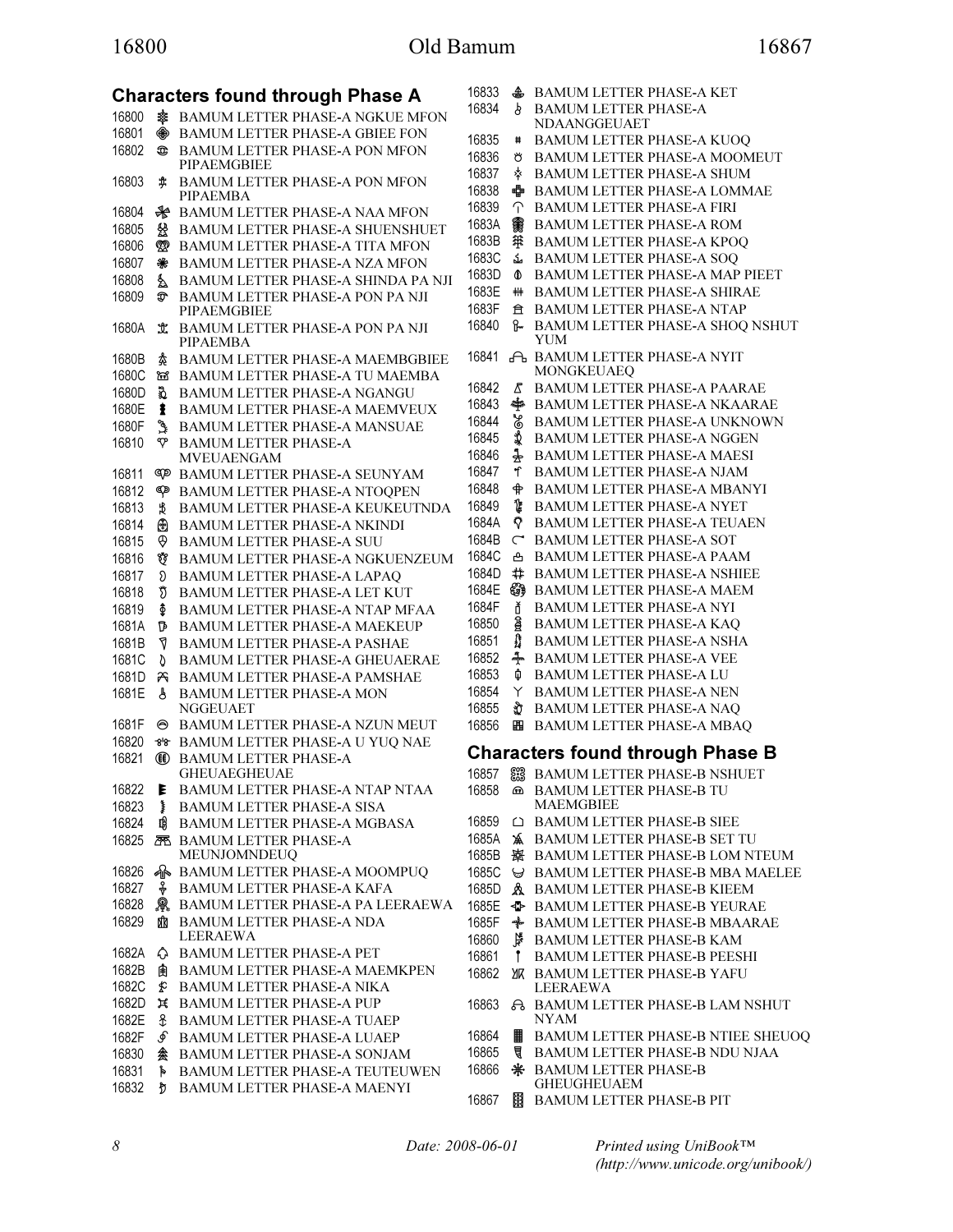# 16868 Old Bamum 168D6

16868 **网 BAMUM LETTER PHASE-B TU NSIEE** 16869 + BAMUM LETTER PHASE-B SHET NJAQ 1686A BAMUM LETTER PHASE-B SHEUAEQTU 1686B BAMUM LETTER PHASE-B MFON TEUAEQ 1686C U BAMUM LETTER PHASE-B MBIT MBAAKET 1686D 翼 BAMUM LETTER PHASE-B NYI NTEUM 1686E BAMUM LETTER PHASE-B KEUPUQ 1686F  $\frac{1}{26}$  BAMUM LETTER PHASE-B GHEUGHEN 16870  $\leq$  BAMUM LETTER PHASE-B KEUYEUX 16871 *I* BAMUM LETTER PHASE-B LAANAE 16872 BAMUM LETTER PHASE-B PARUM • nsen in Phases C-E 16873 BAMUM LETTER PHASE-B VEUM 16874 **B** BAMUM LETTER PHASE-B NGKINDI MVOP 16875 道 BAMUM LETTER PHASE-B NGGEU MBU 16876 A BAMUM LETTER PHASE-B WUAET 16877 登 BAMUM LETTER PHASE-B SAKEUAE 16878 **SAMUM LETTER PHASE-B TAAM** 16879 BAMUM LETTER PHASE-B MEUQ 1687A : BAMUM LETTER PHASE-B NGGUOQ 1687B **EXECUTED HEART PHASE-B NGGUOQ** LARGE 1687C 
S BAMUM LETTER PHASE-B MFIYAQ 1687D ※ BAMUM LETTER PHASE-B SUE **1687E N BAMUM LETTER PHASE-B MBEURI** 1687F  $\triangle$  BAMUM LETTER PHASE-B MONTIEEN 16880 BAMUM LETTER PHASE-B NYAEMAE 16881 韓 BAMUM LETTER PHASE-B PUNGAAM 16882 BAMUM LETTER PHASE-B MEUT NGGEET 16883 **X** BAMUM LETTER PHASE-B FEUX 16884 BAMUM LETTER PHASE-B MBUOQ 16885 **\*\*** BAMUM LETTER PHASE-B FEE 16886 BAMUM LETTER PHASE-B KEUAEM 16887 **& BAMUM LETTER PHASE-B MA NJEUAENA** 16888 BAMUM LETTER PHASE-B MA NJUQA 16889  $\parallel$  BAMUM LETTER PHASE-B LET 1688A <sup>oo</sup> BAMUM LETTER PHASE-B NGGAAM 1688B **SEE BAMUM LETTER PHASE-B NSEN** 1688C So BAMUM LETTER PHASE-B MA 1688D **金** BAMUM LETTER PHASE-B KIO 1688E BAMUM LETTER PHASE-B NGOM Characters found through Phase C 1688F BAMUM LETTER PHASE-C NGKUE MAEMBA 16890 ※ BAMUM LETTER PHASE-C NZA 16891 **M** BAMUM LETTER PHASE-C YUM 16892  $\frac{1}{2}$  BAMUM LETTER PHASE-C WANGKUOO 16893 **BAMUM LETTER PHASE-C NGGEN** 16894  $\triangleq$  BAMUM LETTER PHASE-C NDEUAEREE 16895 **LE** BAMUM LETTER PHASE-C NGKAO 16896 ※ BAMUM LETTER PHASE-C GHARAE 16897 BAMUM LETTER PHASE-C MBEEKEET 16898 **&** BAMUM LETTER PHASE-C GBAYI 16899 **BAMUM LETTER PHASE-C NYIR** MKPARAQ MEUN 1689A **A** BAMUM LETTER PHASE-C NTU MBIT 1689B  $\frac{1}{26}$  BAMUM LETTER PHASE-C MBEUM 1689C **b** BAMUM LETTER PHASE-C PIRIEEN

1689D  $\sharp$  BAMUM LETTER PHASE-C NDOMBU 1689E BAMUM LETTER PHASE-C MBAA CABBAGE-TREE 1689F BAMUM LETTER PHASE-C KEUSHEUAEP 168A0 **W** BAMUM LETTER PHASE-C GHAP **168A1 & BAMUM LETTER PHASE-C KEUKAQ** 168A2 BAMUM LETTER PHASE-C YU MUOMAE 168A3 SR BAMUM LETTER PHASE-C NZEUM 168A4  $\$ BAMUM LETTER PHASE-C MBUE 168A5 & BAMUM LETTER PHASE-C NSEUAEN 168A6 & BAMUM LETTER PHASE-C MBIT 168A7 T BAMUM LETTER PHASE-C YEUQ 168A8 BAMUM LETTER PHASE-C KPARAQ 168A9 罪 BAMUM LETTER PHASE-C KAA 168AA  $\#$  BAMUM LETTER PHASE-C SEUX 168AB **BAMUM LETTER PHASE-C NDIDA** 168AC 单 BAMUM LETTER PHASE-C TAASHAE 168AD  $\clubsuit$  BAMUM LETTER PHASE-C NJUEQ 168AE  $\frac{1}{2}$  BAMUM LETTER PHASE-C TITA YUE 168AF **\$** BAMUM LETTER PHASE-C SUAET 168B0 **S**BAMUM LETTER PHASE-C NGGUAEN NYAM 168B1 E BAMUM LETTER PHASE-C VEUX 168B2  $*$  BAMUM LETTER PHASE-C NANSANAO 168B3 BAMUM LETTER PHASE-C MA KEUAERI 168B4 BAMUM LETTER PHASE-C NTAA 168B5 BAMUM LETTER PHASE-C NGGUON 168B6 BAMUM LETTER PHASE-C LAP 168B7 BAMUM LETTER PHASE-C MBIRIEEN 168B8  $\blacktriangleright$  BAMUM LETTER PHASE-C MGBASAQ 168B9 BAMUM LETTER PHASE-C NTEUNGBA 168BA BAMUM LETTER PHASE-C TEUTEUX 168BB  $\textcircled{\tiny{\textcircled{\#}}}$  BAMUM LETTER PHASE-C NGGUM 168BC  $X$  BAMUM LETTER PHASE-C FUE 168BD **II**<sup>\*</sup> BAMUM LETTER PHASE-C NDEUT 168BE  $\mathcal{L}$  BAMUM LETTER PHASE-C NSA 168BF  $\lozenge$  BAMUM LETTER PHASE-C NSHAO 168C0 **E BAMUM LETTER PHASE-C BUNG**<br>168C1 F BAMUM LETTER PHASE-C VEUAI 168C1  $\mathbb{T}^1$  BAMUM LETTER PHASE-C VEUAEPEN<br>168C2  $\div$  BAMUM LETTER PHASE-C MBERAE BAMUM LETTER PHASE-C MBERAE 168C3 II BAMUM LETTER PHASE-C RU 168C4 **N** BAMUM LETTER PHASE-C NJAEM 168C5 **BAMUM LETTER PHASE-C LAM** 168C6 **<sup>S</sup>P** BAMUM LETTER PHASE-C TITUAEP 168C7 **T** BAMUM LETTER PHASE-C NSUOT N 168C7 BAMUM LETTER PHASE-C NSUOT NGOM 168C8  $\stackrel{\text{w}}{\text{\$}}$  BAMUM LETTER PHASE-C NJEEEE<br>168C9  $\stackrel{\text{m}}{\text{\$}}$  BAMUM LETTER PHASE-C KET BAMUM LETTER PHASE-C KET 168CA SAMUM LETTER PHASE-C NGGU<br>168CB  $\stackrel{\bullet}{\bullet}$  BAMUM LETTER PHASE-C MAES BAMUM LETTER PHASE-C MAESI 168CC → BAMUM LETTER PHASE-C MBUAEM 168CD **B** BAMUM LETTER PHASE-C LU 168CE X BAMUM LETTER PHASE-C KUT 168CF BAMUM LETTER PHASE-C NJAM 168D0 BAMUM LETTER PHASE-C NGOM 168D1 **F& BAMUM LETTER PHASE-C WUP** 168D2 & BAMUM LETTER PHASE-C NGGUEET 168D3  $\&$  BAMUM LETTER PHASE-C NSOM 168D4 ※ BAMUM LETTER PHASE-C NTEN 168D5 爵 BAMUM LETTER PHASE-C KUOP NKAARAE 168D6 **B** BAMUM LETTER PHASE-C NSUN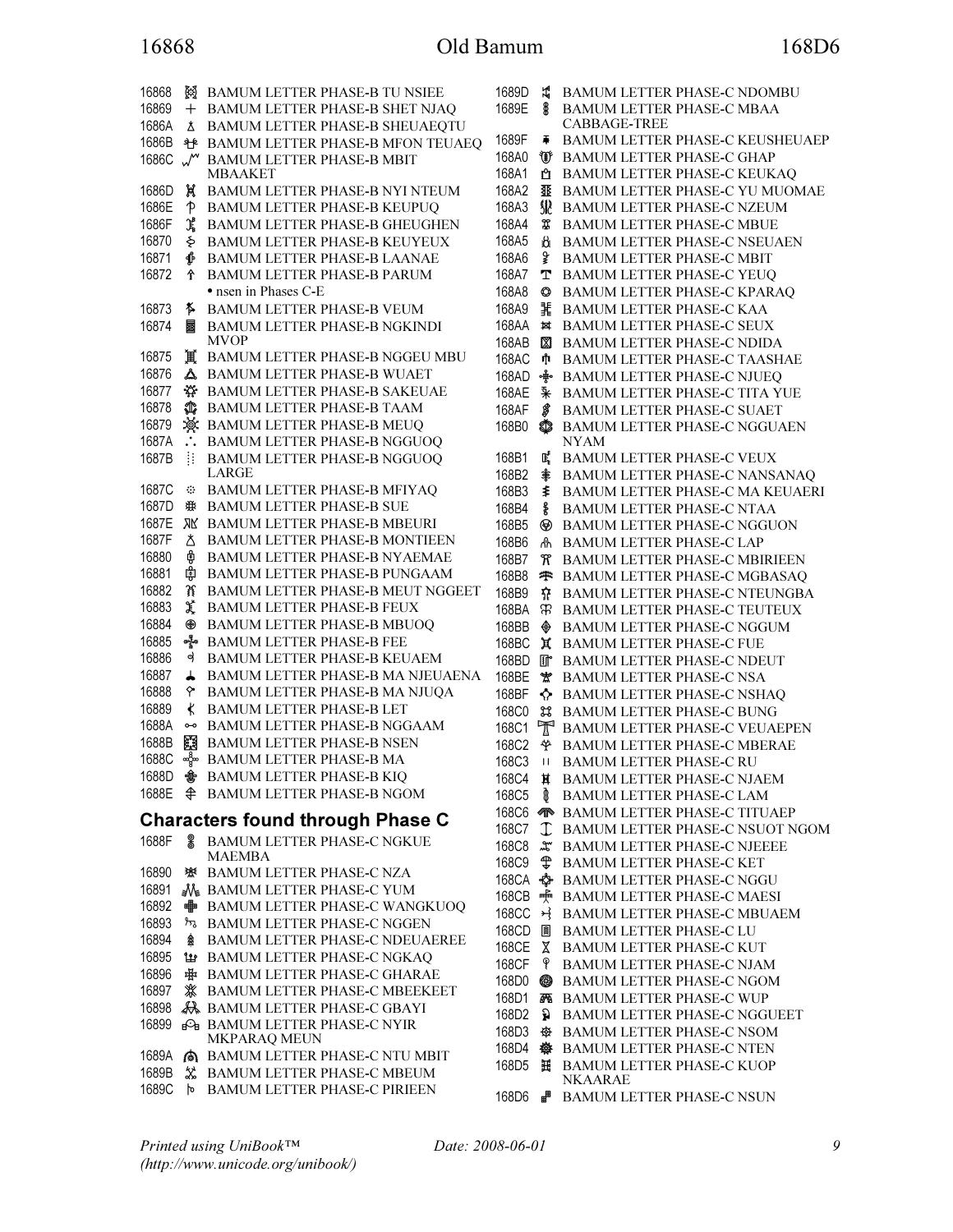# 168D7 Old Bamum 16947

PHASE-D KEUOT MBUAE PHASE-D NGKEURI PHASE-D TU PHASE-D GHAA PHASE-D NGKYEE PHASE-D FEUFEUAET PHASE-D NDEE PHASE-D MGBOFUM

|                |                         | 168D7 A BAMUM LETTER PHASE-C NDAM          | 1690F |                      | <b>&amp; BAMUM LETTER PHASE-D KEUOT MBU</b>                          |
|----------------|-------------------------|--------------------------------------------|-------|----------------------|----------------------------------------------------------------------|
|                |                         | • pen in Phase D                           | 16910 |                      | <b># BAMUM LETTER PHASE-D NGKEURI</b>                                |
| 168D8          |                         | RE BAMUM LETTER PHASE-C MA NSIEE           | 16911 |                      | ◎ BAMUM LETTER PHASE-D TU                                            |
| 168D9          |                         | 眞 BAMUM LETTER PHASE-C YAA                 | 16912 | 泰                    | BAMUM LETTER PHASE-D GHAA                                            |
| 168DA          |                         | 3 BAMUM LETTER PHASE-C NDAP                | 16913 |                      | ※ BAMUM LETTER PHASE-D NGKYEE                                        |
| 168DB          |                         | <b>&amp; BAMUM LETTER PHASE-C SHUEQ</b>    | 16914 | 僵                    | BAMUM LETTER PHASE-D FEUFEUAET                                       |
|                |                         | 168DC <b>%</b> BAMUM LETTER PHASE-C SETFON | 16915 | Å                    | BAMUM LETTER PHASE-D NDEE                                            |
|                |                         | 168DD & BAMUM LETTER PHASE-C MBI           | 16916 |                      | <b><math>\bullet</math> BAMUM LETTER PHASE-D MGBOFUM</b>             |
|                |                         | 168DE & BAMUM LETTER PHASE-C MAEMBA        | 16917 |                      | ※ BAMUM LETTER PHASE-D LEUAEP                                        |
| 168DF          |                         | <b>E</b> BAMUM LETTER PHASE-C MBANYI       | 16918 | ∆                    | <b>BAMUM LETTER PHASE-D NDON</b>                                     |
| 168E0          |                         | <b>@ BAMUM LETTER PHASE-C KEUSEUX</b>      | 16919 | ∞⊻                   | BAMUM LETTER PHASE-D MONI                                            |
| 168E1          |                         | ₩ BAMUM LETTER PHASE-C MBEUX               | 1691A |                      | <b>K BAMUM LETTER PHASE-D MGBEUN</b>                                 |
| 168E2          | \$                      | <b>BAMUM LETTER PHASE-C KEUM</b>           | 1691B |                      | <b>NEXT BAMUM LETTER PHASE-D PUUT</b>                                |
| 168E3          | $\sqrt{2}$              | BAMUM LETTER PHASE-C MBAA PICKET           | 1691C |                      | <b><math>\phi</math></b> BAMUM LETTER PHASE-D MGBIEE                 |
| 168E4          |                         | <b>S</b> BAMUM LETTER PHASE-C YUWOQ        | 1691D |                      | † BAMUM LETTER PHASE-D MFO                                           |
| 168E5          |                         | <b>&amp; BAMUM LETTER PHASE-C NJEUX</b>    | 1691E |                      | <b><math>\oplus</math></b> BAMUM LETTER PHASE-D LUM                  |
| 168E6          |                         | <b>&amp;BAMUM LETTER PHASE-C MIEE</b>      | 1691F |                      | <b><i>\$</i></b> BAMUM LETTER PHASE-D NSIEEP                         |
| 168E7          |                         | <b>A</b> BAMUM LETTER PHASE-C MUAE         | 16920 |                      | P BAMUM LETTER PHASE-D MBAA                                          |
|                |                         |                                            | 16921 |                      |                                                                      |
| 168E8<br>168E9 |                         | <b>A</b> BAMUM LETTER PHASE-C SHIQ         | 16922 |                      | <sup>1</sup> BAMUM LETTER PHASE-D KWAET<br>BAMUM LETTER PHASE-D NYET |
|                | 可                       | BAMUM LETTER PHASE-C KEN LAW               | 16923 | Ē.                   |                                                                      |
| 168EA          | 冑                       | BAMUM LETTER PHASE-C KEN FATIGUE           |       |                      | BAMUM LETTER PHASE-D TEUAEN                                          |
| 168EB          | ↨                       | BAMUM LETTER PHASE-C NGAQ                  | 16924 | 秉                    | <b>BAMUM LETTER PHASE-D SOT</b>                                      |
| 168EC          |                         | <b>\$</b> BAMUM LETTER PHASE-C NAQ         | 16925 | ို                   | <b>BAMUM LETTER PHASE-D YUWOQ</b>                                    |
| 168ED          |                         | 眞 BAMUM LETTER PHASE-C LIQ                 | 16926 | o                    | <b>BAMUM LETTER PHASE-D KEUM</b>                                     |
| 168EE          |                         | <b>\$</b> BAMUM LETTER PHASE-C PIN         | 16927 |                      | <b>EXAMUM LETTER PHASE-D RAEM</b>                                    |
| 168EF          |                         | <b>E</b> BAMUM LETTER PHASE-C PEN          | 16928 | 鼑                    | <b>BAMUM LETTER PHASE-D TEEEE</b>                                    |
| 168F0          |                         | <b>&amp; BAMUM LETTER PHASE-C TET</b>      | 16929 |                      | <b>S BAMUM LETTER PHASE-D NGKEUAEQ</b>                               |
|                |                         | <b>Characters found through Phase D</b>    |       |                      | • faamae '8' in Phase F                                              |
|                |                         |                                            | 1692A |                      | <b>E BAMUM LETTER PHASE-D MFEUAE</b>                                 |
| 168F1          |                         | <b>BAMUM LETTER PHASE-D MBUO</b>           | 1692B |                      | <b>&amp; BAMUM LETTER PHASE-D NSIEET</b>                             |
| 168F2          |                         | <b>P</b> BAMUM LETTER PHASE-D WAP          | 1692C |                      | ☆ BAMUM LETTER PHASE-D KEUP                                          |
| 168F3          |                         | ☆ BAMUM LETTER PHASE-D NJI                 | 1692D |                      | BAMUM LETTER PHASE-D PIP                                             |
| 168F4          |                         | <b>※ BAMUM LETTER PHASE-D MFON</b>         | 1692E | Ж                    | <b>BAMUM LETTER PHASE-D PEUTAE</b>                                   |
| 168F5          |                         | <b>® BAMUM LETTER PHASE-D NJIEE</b>        | 1692F | <u>ሞ</u>             | <b>BAMUM LETTER PHASE-D NYUE</b>                                     |
| 168F6          | කු                      | <b>BAMUM LETTER PHASE-D LIEE</b>           | 16930 | ⊀                    | BAMUM LETTER PHASE-D LET                                             |
| 168F7          | Œ                       | BAMUM LETTER PHASE-D NJEUT                 |       |                      | • lee in Phases E-F                                                  |
| 168F8          | ξ                       | BAMUM LETTER PHASE-D NSHEE                 | 16931 |                      | BAMUM LETTER PHASE-D NGGAAM                                          |
| 168F9          |                         | <b>1</b> BAMUM LETTER PHASE-D NGGAAMAE     |       |                      | • mu in Phases E-F                                                   |
| 168FA          | ध्र                     | BAMUM LETTER PHASE-D NYAM                  | 16932 | 条<br>6               | <b>BAMUM LETTER PHASE-D MFIEE</b>                                    |
| 168FB          | $\mu$                   | BAMUM LETTER PHASE-D WUAEN                 | 16933 |                      | <b>H</b> BAMUM LETTER PHASE-D NGGWAEN                                |
|                |                         | • ti in Phases E-F                         | 16934 | 8                    | <b>BAMUM LETTER PHASE-D YUOM</b>                                     |
| 168FC          | ₫                       | <b>BAMUM LETTER PHASE-D NGKUN</b>          | 16935 |                      | <b>\$</b> BAMUM LETTER PHASE-D PAP                                   |
|                |                         | 168FD $\oplus$ BAMUM LETTER PHASE-D SHEE   | 16936 |                      | BAMUM LETTER PHASE-D YUOP                                            |
| 168FE          |                         | <b>9 BAMUM LETTER PHASE-D NGKAP</b>        | 16937 |                      | <b>令 BAMUM LETTER PHASE-D NDAM</b>                                   |
| 168FF          |                         | ₹ BAMUM LETTER PHASE-D KEUAETMEUN          | 16938 | ≵                    | BAMUM LETTER PHASE-D NTEUM                                           |
| 16900          | ♪                       | <b>BAMUM LETTER PHASE-D TEUT</b>           | 16939 |                      | <b><math>\triangle</math></b> BAMUM LETTER PHASE-D SUAE              |
| 16901          | ₫                       | <b>BAMUM LETTER PHASE-D SHEUAE</b>         | 1693A | ⊠                    | BAMUM LETTER PHASE-D KUN                                             |
| 16902          |                         | A BAMUM LETTER PHASE-D NJAP                | 1693B | ŀ                    | BAMUM LETTER PHASE-D NGGEUX                                          |
| 16903          |                         | <b>G</b> BAMUM LETTER PHASE-D SUE          | 1693C | 6                    | BAMUM LETTER PHASE-D NGKIEE                                          |
| 16904          |                         | <b>2. BAMUM LETTER PHASE-D KET</b>         | 1693D |                      | ∆ BAMUM LETTER PHASE-D TUOT                                          |
| 16905          | $\mathbb{E}$            | <b>BAMUM LETTER PHASE-D YAEMMAE</b>        | 1693E |                      | <b>&amp; BAMUM LETTER PHASE-D MEUN</b>                               |
| 16906          |                         | ₽ BAMUM LETTER PHASE-D KUOM                | 1693F |                      | <b>A BAMUM LETTER PHASE-D KUQ</b>                                    |
| 16907          |                         | <b>&amp; BAMUM LETTER PHASE-D SAP</b>      | 16940 |                      | <b>⊕ BAMUM LETTER PHASE-D NSUM</b>                                   |
| 16908          |                         | BAMUM LETTER PHASE-D MFEUT                 | 16941 | о                    | BAMUM LETTER PHASE-D TEUN                                            |
| 16909          |                         | <b>\$</b> BAMUM LETTER PHASE-D NDEUX       | 16942 |                      | & BAMUM LETTER PHASE-D MAENJET                                       |
| 1690A          | O                       | BAMUM LETTER PHASE-D MALEERI               | 16943 |                      | <b>AL BAMUM LETTER PHASE-D NGGAP</b>                                 |
| 1690B          | $\widehat{\phantom{a}}$ | <b>BAMUM LETTER PHASE-D MEUT</b>           | 16944 |                      | <b>EX BAMUM LETTER PHASE-D LEUM</b>                                  |
| 1690C          | X                       | <b>BAMUM LETTER PHASE-D SEUAEQ</b>         | 16945 | 冒                    | BAMUM LETTER PHASE-D NGGUOM                                          |
| 1690D          |                         | BAMUM LETTER PHASE-D YEN                   | 16946 | $\frac{1}{\epsilon}$ | BAMUM LETTER PHASE-D NSHUT                                           |
| 1690E          |                         | BAMUM LETTER PHASE-D NJEUAEM               | 16947 | ᠲ                    | <b>BAMUM LETTER PHASE-D NJUEQ</b>                                    |
|                |                         |                                            |       |                      |                                                                      |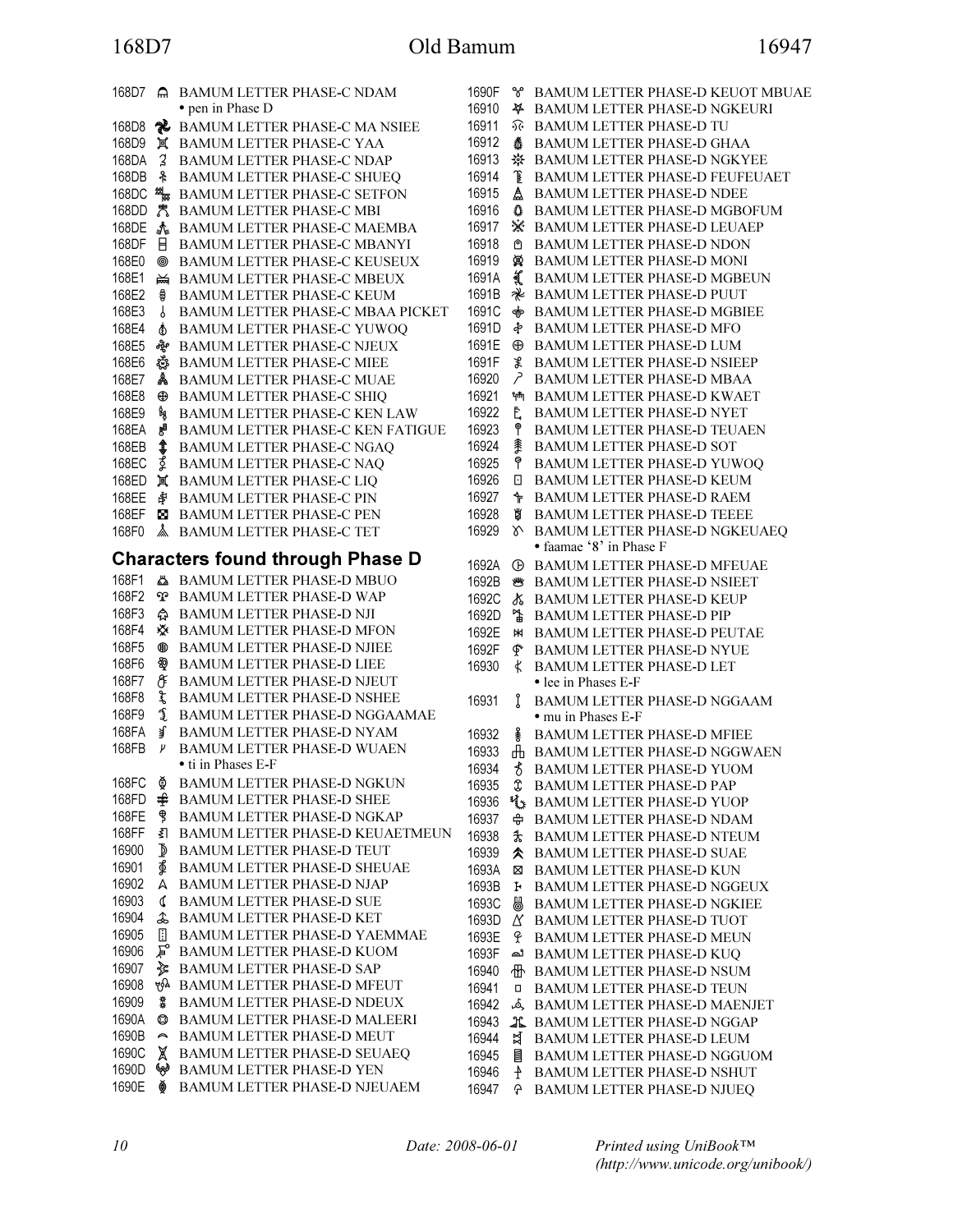# 16948 Old Bamum 169AC

| 16948   | €              | <b>BAMUM LETTER PHASE-D GHEUAE</b>               |
|---------|----------------|--------------------------------------------------|
| 16949   | 爹              | <b>BAMUM LETTER PHASE-D KU</b>                   |
| 1694A   |                |                                                  |
|         | 狝              | <b>BAMUM LETTER PHASE-D REN OLD</b>              |
| 1694B   | ዹ              | <b>BAMUM LETTER PHASE-D TAE</b>                  |
| 1694C   | €              | <b>BAMUM LETTER PHASE-D TOO</b>                  |
| 1694D   | 숲              | <b>BAMUM LETTER PHASE-D NYI</b>                  |
| 1694E   | \$             | <b>BAMUM LETTER PHASE-D RII</b>                  |
| 1694F   | Þ              | <b>BAMUM LETTER PHASE-D LEEEE</b>                |
| 16950   | ଝ              | <b>BAMUM LETTER PHASE-D MEEEE</b>                |
|         |                | • meq in Phase E                                 |
| 16951   | ♦              | <b>BAMUM LETTER PHASE-D M</b>                    |
| 16952   | ដ              | <b>BAMUM LETTER PHASE-D SUU</b>                  |
| 16953   | ري             | <b>BAMUM LETTER PHASE-D MU</b>                   |
|         |                |                                                  |
| 16954   | $\ddag$        | <b>BAMUM LETTER PHASE-D SHII</b>                 |
| 16955   | ☺              | <b>BAMUM LETTER PHASE-D SHEUX</b>                |
| 16956   | 噩              | <b>BAMUM LETTER PHASE-D KYEE</b>                 |
| 16957   | ¥              | <b>BAMUM LETTER PHASE-D NU</b>                   |
| 16958   | 뾱              | <b>BAMUM LETTER PHASE-D SHU</b>                  |
| 16959   | ⊕              | <b>BAMUM LETTER PHASE-D NTEE</b>                 |
| 1695A   | $\circledcirc$ | <b>BAMUM LETTER PHASE-D PEE</b>                  |
| 1695B   | \$             | <b>BAMUM LETTER PHASE-D NI</b>                   |
| 1695C   | 焱              | <b>BAMUM LETTER PHASE-D SHOQ</b>                 |
| 1695D   | Ñ              | <b>BAMUM LETTER PHASE-D PUQ</b>                  |
| 1695E   | ⊛              | <b>BAMUM LETTER PHASE-D MVOP</b>                 |
|         |                |                                                  |
| 1695F   | *∲*            | <b>BAMUM LETTER PHASE-D LOQ</b>                  |
| 16960   | $+$            | <b>BAMUM LETTER PHASE-D REN MUCH</b>             |
| 16961   | ∩ ⊍            | <b>BAMUM LETTER PHASE-D TI</b>                   |
| 16962   | J              | <b>BAMUM LETTER PHASE-D NTUU</b>                 |
| 16963   | የ              | <b>BAMUM LETTER PHASE-D MBAA SEVEN</b>           |
|         |                | • used after 16985 & for samba '7' in Phases A-D |
| 16964   | ⊶ู้∙           | <b>BAMUM LETTER PHASE-D SAQ</b>                  |
| 16965   | °،             | <b>BAMUM LETTER PHASE-D FAA</b>                  |
|         |                | • used before 169B8 o for faamae '8' in Phases   |
|         |                | $A-D$                                            |
|         |                | <b>Characters found through Phase E</b>          |
| 16966 w |                | <b>BAMUM LETTER PHASE-E NDAP</b>                 |
|         |                | • i in Phase F                                   |
|         |                |                                                  |
| 16967   | Ψ              | <b>BAMUM LETTER PHASE-E TOON</b>                 |
| 16968   | 9              | <b>BAMUM LETTER PHASE-E MBEUM</b>                |
| 16969   | ŷ              | <b>BAMUM LETTER PHASE-E LAP</b>                  |
|         |                | • men in Phase F                                 |
| 1696A   | ቑ              | <b>BAMUM LETTER PHASE-E VOM</b>                  |
| 1696B   | ♀              | <b>BAMUM LETTER PHASE-E LOON</b>                 |
| 1696C   | ₩              | BAMUM LETTER PHASE-E PAA                         |
| 1696D   | m              | <b>BAMUM LETTER PHASE-E SOM</b>                  |
| 1696E   | й              | <b>BAMUM LETTER PHASE-E RAQ</b>                  |
|         |                | • nga in Phase F                                 |
|         |                |                                                  |
| 1696F   | w              | <b>BAMUM LETTER PHASE-E NSHUOP</b>               |
|         |                | • pa in Phase F                                  |
| 16970   | E              | <b>BAMUM LETTER PHASE-E NDUN</b>                 |
|         |                | • pue in Phase F                                 |
| 16971   | χ              | <b>BAMUM LETTER PHASE-E PUAE</b>                 |
|         |                | • fae in Phase F                                 |
| 16972   | ሦ              | BAMUM LETTER PHASE-E TAM                         |
| 16973   | ♣              | <b>BAMUM LETTER PHASE-E NGKA</b>                 |
| 16974   | Ϋ              | <b>BAMUM LETTER PHASE-E KPEUX</b>                |
| 16975   | ∩              | <b>BAMUM LETTER PHASE-E WUO</b>                  |
| 16976   |                | ≈ BAMUM LETTER PHASE-E SEE                       |
|         |                |                                                  |

16977 BAMUM LETTER PHASE-E NGGEUAET

|       |                          | 16978 <sup>o</sup> BAMUM LETTER PHASE-E PAAM     |
|-------|--------------------------|--------------------------------------------------|
| 16979 | ਸ                        | <b>BAMUM LETTER PHASE-E TOO</b>                  |
| 1697A | 竹                        | <b>BAMUM LETTER PHASE-E KUOP</b>                 |
|       |                          |                                                  |
| 1697B | $\ast$                   | <b>BAMUM LETTER PHASE-E LOM</b>                  |
| 1697C | ზ                        | <b>BAMUM LETTER PHASE-E NSHIEE</b>               |
| 1697D | R                        | <b>BAMUM LETTER PHASE-E NGOP</b>                 |
| 1697E | ٷ                        | <b>BAMUM LETTER PHASE-E MAEM</b>                 |
| 1697F | Ŧ                        | <b>BAMUM LETTER PHASE-E NGKEUX</b>               |
| 16980 | Σ                        | <b>BAMUM LETTER PHASE-E NGOQ</b>                 |
| 16981 | ิ่∞ุ                     | <b>BAMUM LETTER PHASE-E NSHUE</b>                |
| 16982 | 变                        | <b>BAMUM LETTER PHASE-E RIMGBA</b>               |
| 16983 | ¥                        | <b>BAMUM LETTER PHASE-E NJEUX</b>                |
| 16984 | 贵                        | <b>BAMUM LETTER PHASE-E PEEM</b>                 |
| 16985 |                          | <b>BAMUM LETTER PHASE-E SAA</b>                  |
|       | Ĵ,                       |                                                  |
|       |                          | • used before 16963 { for samba '7' in Phases A- |
|       |                          | D                                                |
| 16986 | ୪୪                       | <b>BAMUM LETTER PHASE-E NGGURAE</b>              |
| 16987 | ΩŬ                       | <b>BAMUM LETTER PHASE-E MGBA</b>                 |
| 16988 | Þ                        | <b>BAMUM LETTER PHASE-E GHEUX</b>                |
| 16989 | r                        | <b>BAMUM LETTER PHASE-E NGKEUAEM</b>             |
| 1698A | ক                        | <b>BAMUM LETTER PHASE-E NJAEMLI</b>              |
| 1698B | ၜၟ                       | <b>BAMUM LETTER PHASE-E MAP</b>                  |
| 1698C | КГ                       | <b>BAMUM LETTER PHASE-E LOOT</b>                 |
| 1698D | ન્ત્ર,                   | <b>BAMUM LETTER PHASE-E NGGEEEE</b>              |
| 1698E | Ψ                        | <b>BAMUM LETTER PHASE-E NDIQ</b>                 |
| 1698F | ♦                        | BAMUM LETTER PHASE-E TAEN NTEUM                  |
|       |                          |                                                  |
| 16990 | 봄.                       | <b>BAMUM LETTER PHASE-E SET</b>                  |
| 16991 | Χ                        | <b>BAMUM LETTER PHASE-E PUM</b>                  |
|       |                          | • o in Phase F                                   |
| 16992 | క                        | BAMUM LETTER PHASE-E NDAA                        |
|       |                          | <b>SOFTNESS</b>                                  |
| 16993 | л                        | <b>BAMUM LETTER PHASE-E NGGUAESHAE</b>           |
|       |                          | NYAM                                             |
|       |                          | • fee in Phase F                                 |
| 16994 | 홋                        | <b>BAMUM LETTER PHASE-E YIEE</b>                 |
| 16995 | ¥                        | <b>BAMUM LETTER PHASE-E GHEUN</b>                |
| 16996 | 貉                        | <b>BAMUM LETTER PHASE-E TUAE</b>                 |
| 16997 | ₫                        | <b>BAMUM LETTER PHASE-E YEUAE</b>                |
| 16998 | ı                        | <b>BAMUM LETTER PHASE-E PO</b>                   |
| 16999 | X                        | <b>BAMUM LETTER PHASE-E TUMAE</b>                |
| 1699A | ᡶ,                       | <b>BAMUM LETTER PHASE-E KEUAE</b>                |
| 1699B | θ                        | <b>BAMUM LETTER PHASE-E SUAEN</b>                |
| 1699C | ᢢ                        | <b>BAMUM LETTER PHASE-E TEUAEQ</b>               |
| 1699D | ↓                        | <b>BAMUM LETTER PHASE-E VEUAE</b>                |
|       |                          |                                                  |
| 1699E | ቆ                        | <b>BAMUM LETTER PHASE-E WEUX</b>                 |
| 1699F | J                        | <b>BAMUM LETTER PHASE-E LAAM</b>                 |
| 169A0 | <u> ป</u> ่              | BAMUM LETTER PHASE-E PU                          |
|       |                          | • also puq in Phase E                            |
| 169A1 | ⇕                        | <b>BAMUM LETTER PHASE-E TAAQ</b>                 |
| 169A2 | ⇞                        | BAMUM LETTER PHASE-E GHAAMAE                     |
| 169A3 | பி                       | <b>BAMUM LETTER PHASE-E NGEUREUT</b>             |
| 169A4 | ↷                        | <b>BAMUM LETTER PHASE-E SHEUAEQ</b>              |
| 169A5 | ۹p                       | <b>BAMUM LETTER PHASE-E MGBEN</b>                |
| 169A6 | $\overline{\mathcal{H}}$ | <b>BAMUM LETTER PHASE-E MBEE</b>                 |
| 169A7 | 8                        | <b>BAMUM LETTER PHASE-E NZAQ</b>                 |
| 169A8 | ዳ                        | <b>BAMUM LETTER PHASE-E NKOM</b>                 |
|       |                          | • ten in Phase F                                 |
| 169A9 |                          | <b>BAMUM LETTER PHASE-E GBET</b>                 |
|       | 8                        |                                                  |
| 169AA | K                        | <b>BAMUM LETTER PHASE-E TUM</b>                  |
| 169AB | វ                        | <b>BAMUM LETTER PHASE-E KUET</b>                 |

169AC & BAMUM LETTER PHASE-E YAP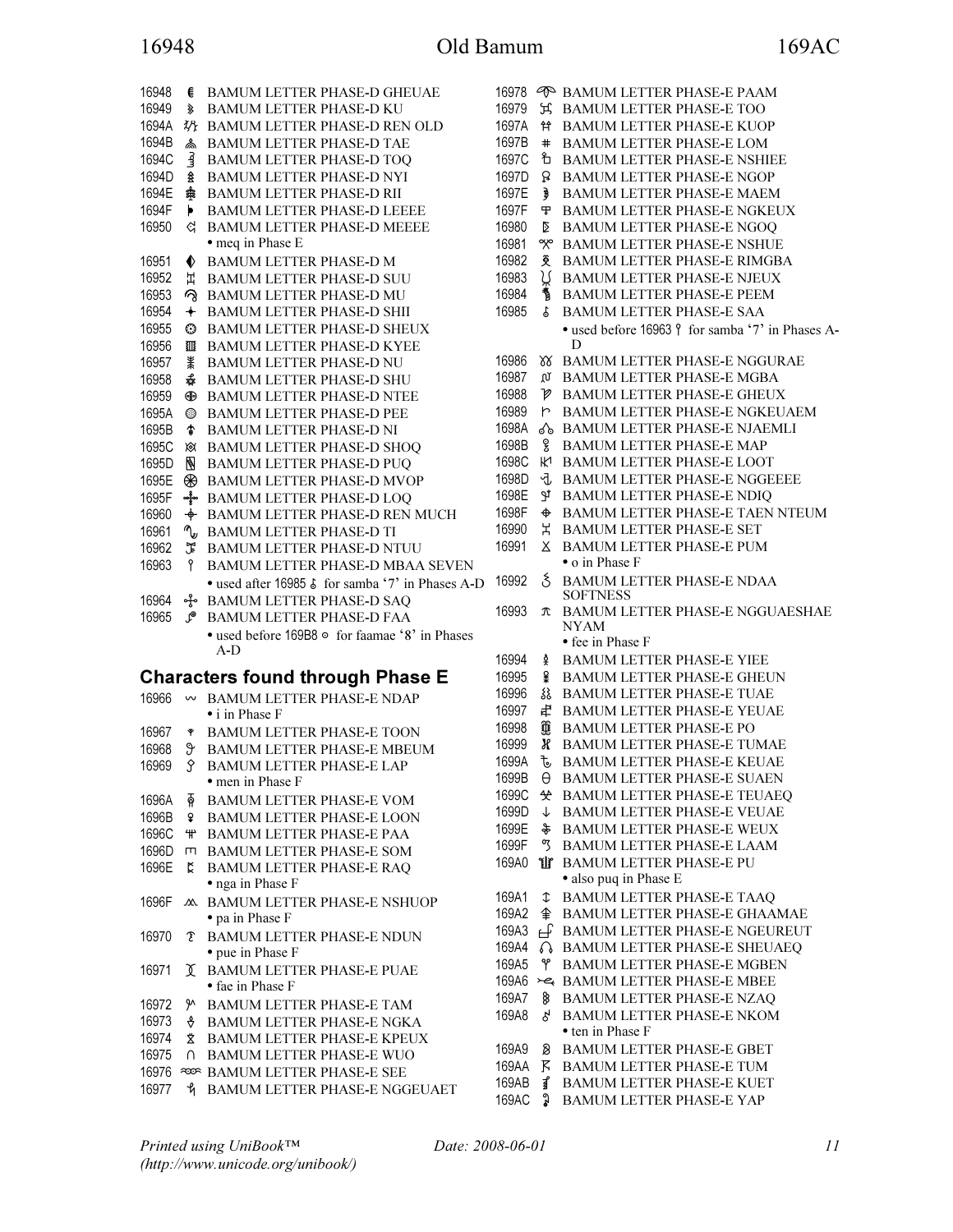169E5 BAMUM LETTER PHASE-E YUN 169E6 BAMUM LETTER PHASE-E KEUX 169E7 P BAMUM LETTER PHASE-E PEUX<br>169E8 A BAMUM LETTER PHASE-E NJEE BAMUM LETTER PHASE-E NJEE EPOCH 169E9 & BAMUM LETTER PHASE-E PUE 169EA § BAMUM LETTER PHASE-E WUE 169EB A BAMUM LETTER PHASE-E FEE 169EC BAMUM LETTER PHASE-E VEE 169ED BAMUM LETTER PHASE-E LU 169EE **\*** BAMUM LETTER PHASE-E MI 169EF BAMUM LETTER PHASE-E REUX 169F0 BAMUM LETTER PHASE-E RAE 169F1 BAMUM LETTER PHASE-E NGUAET 169F2 **\*** BAMUM LETTER PHASE-E NGA 169F3 BAMUM LETTER PHASE-E SHO 169F4 **F** BAMUM LETTER PHASE-E SHOO 169F5 BAMUM LETTER PHASE-E FU REMEDY 169F6 BAMUM LETTER PHASE-E NA 169F7  $\bigoplus$  BAMUM LETTER PHASE-E PI 169F8 BAMUM LETTER PHASE-E LOQ 169F9 BAMUM LETTER PHASE-E KO • used before 16A02 of for koghom '10' in Phases A-D • used before 16A38  $\frac{1}{2}$  for kovue '9' in Phases A-D 169FA **b** BAMUM LETTER PHASE-E MEN 169FB BAMUM LETTER PHASE-E MA 169FC  $*$  BAMUM LETTER PHASE-E MAQ 169FD & BAMUM LETTER PHASE-E TEU 169FE BAMUM LETTER PHASE-E KI • koghom in Phase F 169FF  $\infty$  BAMUM LETTER PHASE-E MON 16A00 ન BAMUM LETTER PHASE-E TEN 16A01 & BAMUM LETTER PHASE-E FAQ 16A02 BAMUM LETTER PHASE-E GHOM • used after 169F9 • for koghom '10' in Phases A-D Characters found through Phase F 16A03 VE BAMUM LETTER PHASE-F KA 16A04  $\frac{1}{5}$  BAMUM LETTER PHASE-F U 16A05 BAMUM LETTER PHASE-F KU 16A06 % BAMUM LETTER PHASE-F EE<br>16A07 % BAMUM LETTER PHASE-F RE 16A07 & BAMUM LETTER PHASE-F REE<br>16A08 > BAMUM LETTER PHASE-F TAE **5** BAMUM LETTER PHASE-F TAE<br> **16** BAMUM LETTER PHASE-F NYI 16A09 <sup>7</sup> BAMUM LETTER PHASE-F NYI<br>16A0A <sup>1</sup> BAMUM LETTER PHASE-F LA BAMUM LETTER PHASE-F LA 16A0B BAMUM LETTER PHASE-F RII BAMUM LETTER PHASE-F RIEE 16A0D BAMUM LETTER PHASE-F MEEEE 16A0E BAMUM LETTER PHASE-F TAA 16A0F BAMUM LETTER PHASE-F NDAA 16A10 BAMUM LETTER PHASE-F NJAEM 16A11 BAMUM LETTER PHASE-F M 16A12 NH BAMUM LETTER PHASE-F SUU 16A13 LI BAMUM LETTER PHASE-F SHII 16A14 BAMUM LETTER PHASE-F SI 16A15 **NUMBED BAMUM LETTER PHASE-F SEUX** 16A16 BAMUM LETTER PHASE-F KYEE 16A17 BAMUM LETTER PHASE-F KET 16A18 > BAMUM LETTER PHASE-F NUAE 169AD **di** BAMUM LETTER PHASE-E NYI CLEAVER 169AE BAMUM LETTER PHASE-E YIT 169AF 太 BAMUM LETTER PHASE-E MFEUQ 169B0 BAMUM LETTER PHASE-E NDIAQ 169B1 & BAMUM LETTER PHASE-E PIEEQ 169B2 BAMUM LETTER PHASE-E YUEQ 169B3 BAMUM LETTER PHASE-E LEUAEM 169B4 <sup>T</sup> BAMUM LETTER PHASE-E FUE 169B5 **B** BAMUM LETTER PHASE-E GBEUX 169B6 **ID BAMUM LETTER PHASE-E NGKUP** 169B7  $\cdot$  BAMUM LETTER PHASE-E KET 169B8 BAMUM LETTER PHASE-E MAE • used after 16965  $\sqrt{\ }$  for faamae '8' in Phases A-D 169B9 BAMUM LETTER PHASE-E NGKAAMI 169BA  $\triangleq$  BAMUM LETTER PHASE-E GHET 169BB BAMUM LETTER PHASE-E FA 169BC & BAMUM LETTER PHASE-E NTUM 169BD & BAMUM LETTER PHASE-E PEUT 169BE BAMUM LETTER PHASE-E YEUM 169BF 日 BAMUM LETTER PHASE-E NGGEUAE 169C0 BAMUM LETTER PHASE-E NYI BETWEEN 169C1 BAMUM LETTER PHASE-E NZUQ 169C2 BAMUM LETTER PHASE-E POON 169C3 BAMUM LETTER PHASE-E MIEE 169C4 BAMUM LETTER PHASE-E FUET 169C5 **M** BAMUM LETTER PHASE-E NAE 169C6  $X$  BAMUM LETTER PHASE-E MUAE 169C7  $\hat{J}$  BAMUM LETTER PHASE-E GHEUAE 169C8 BAMUM LETTER PHASE-E FU I 169C9 BAMUM LETTER PHASE-E MVI 169CA  $\Omega$  BAMUM LETTER PHASE-E PUAQ 169CB BAMUM LETTER PHASE-E NGKUM 169CC & BAMUM LETTER PHASE-E KUT 169CD BAMUM LETTER PHASE-E PIET 169CE & BAMUM LETTER PHASE-E NTAP 169CF & BAMUM LETTER PHASE-E YEUAET 169D0  $\&$  BAMUM LETTER PHASE-E NGGUP 169D1  $\Phi$  BAMUM LETTER PHASE-E PA PEOPLE 169D2 BAMUM LETTER PHASE-E FU CALL 169D3 BAMUM LETTER PHASE-E FOM 169D4  **P** BAMUM LETTER PHASE-E NJEE 169D5 **B** BAMUM LETTER PHASE-E A 169D6 BAMUM LETTER PHASE-E TOQ 169D7 & BAMUM LETTER PHASE-E O 169D8 & BAMUM LETTER PHASE-E I 169D9 P BAMUM LETTER PHASE-E LAO 169DA BAMUM LETTER PHASE-E PA PLURAL 169DB BAMUM LETTER PHASE-E TAA 169DC **A** BAMUM LETTER PHASE-E TAQ 169DD **E** BAMUM LETTER PHASE-E NDAA MY **HOUSE** 169DE BAMUM LETTER PHASE-E SHIQ 169DF  $\&$  BAMUM LETTER PHASE-E YEUX 169E0 BAMUM LETTER PHASE-E NGUAE 169E1 BAMUM LETTER PHASE-E YUAEN • pi in Phase F 169E2  $\uparrow$  BAMUM LETTER PHASE-E YOQ SWIMMING 169E3 BAMUM LETTER PHASE-E YOQ COVER 169E4 BAMUM LETTER PHASE-E YUQ

Printed using UniBook™ (http://www.unicode.org/unibook/)